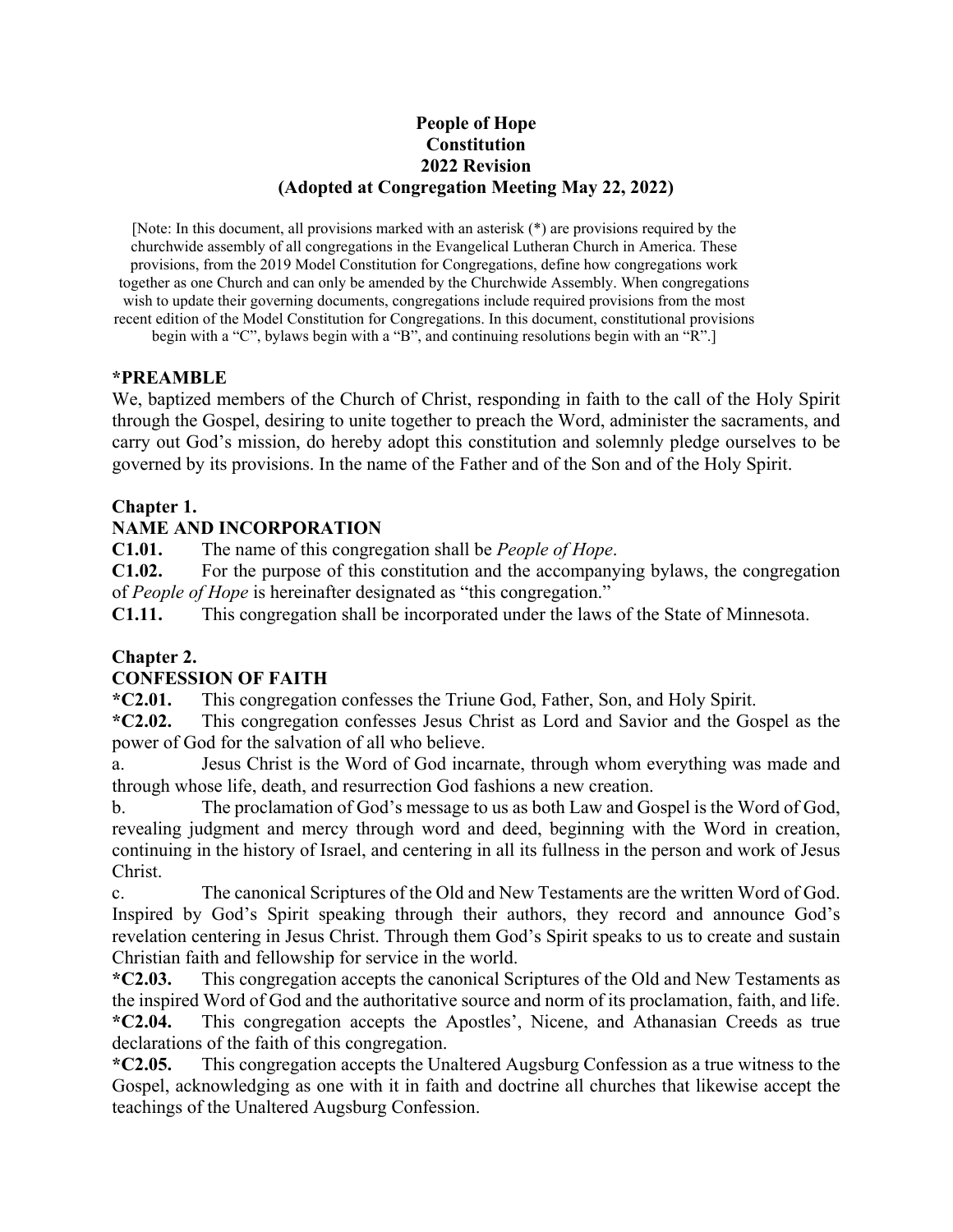**\*C2.06.** This congregation accepts the other confessional writings in the Book of Concord, namely, the Apology of the Augsburg Confession, the Smalcald Articles and the Treatise, the Small Catechism, the Large Catechism, and the Formula of Concord, as further valid interpretations of the faith of the Church.

**\*C2.07.** This congregation confesses the Gospel, recorded in the Holy Scripture and confessed in the ecumenical creeds and Lutheran confessional writings, as the power of God to create and sustain the Church for God's mission in the world.

## **Chapter 3.**

## **NATURE OF THE CHURCH**

**\*C3.01.** All power in the Church belongs to our Lord Jesus Christ, its head. All actions of this congregation are to be carried out under his rule and authority.

**\*C3.02.** This church confesses the one, holy, catholic, and apostolic Church and is resolved to serve Christian unity throughout the world.

**\*C3.03.** The Church exists both as an inclusive fellowship and as local congregations gathered for worship and Christian service. Congregations find their fulfillment in the universal community of the Church, and the universal Church exists in and through congregations. The Evangelical Lutheran Church in America, therefore, derives its character and powers both from the sanction and representation of its congregations and from its inherent nature as an expression of the broader fellowship of the faithful. In length, it acknowledges itself to be in the historic continuity of the communion of saints; in breadth, it expresses the fellowship of believers and congregations in our day.

**\*C3.04.** This church, inspired and led by the Holy Spirit, participates in The Lutheran World Federation as a global communion of churches, engaging in faithful witness to the gospel of Jesus Christ and in service for the sake of God's mission in the world.

**\*C3.05.** The name Evangelical Lutheran Church in America (ELCA or "this church") as used herein refers in general references to this whole church, including its three expressions: congregations, synods, and the churchwide organization. The name Evangelical Lutheran Church in America is also the name of the corporation of the churchwide organization to which specific references may be made herein.

#### **Chapter 4.**

## **STATEMENT OF PURPOSE**

**\*C4.01.** The Church is a people created by God in Christ, empowered by the Holy Spirit, called and sent to bear witness to God's creative, redeeming, and sanctifying activity in the world.

**\*C4.02.** To participate in God's mission, this congregation as a part of the Church shall:

a. Worship God in proclamation of the Word and administration of the sacraments and through lives of prayer, praise, thanksgiving, witness, and service.

b. Proclaim God's saving Gospel of justification by grace for Christ's sake through faith alone, according to the apostolic witness in the Holy Scripture, preserving and transmitting the Gospel faithfully to future generations.

c. Carry out Christ's Great Commission by reaching out to all people to bring them to faith in Christ and by doing all ministry with a global awareness consistent with the understanding of God as Creator, Redeemer, and Sanctifier of all.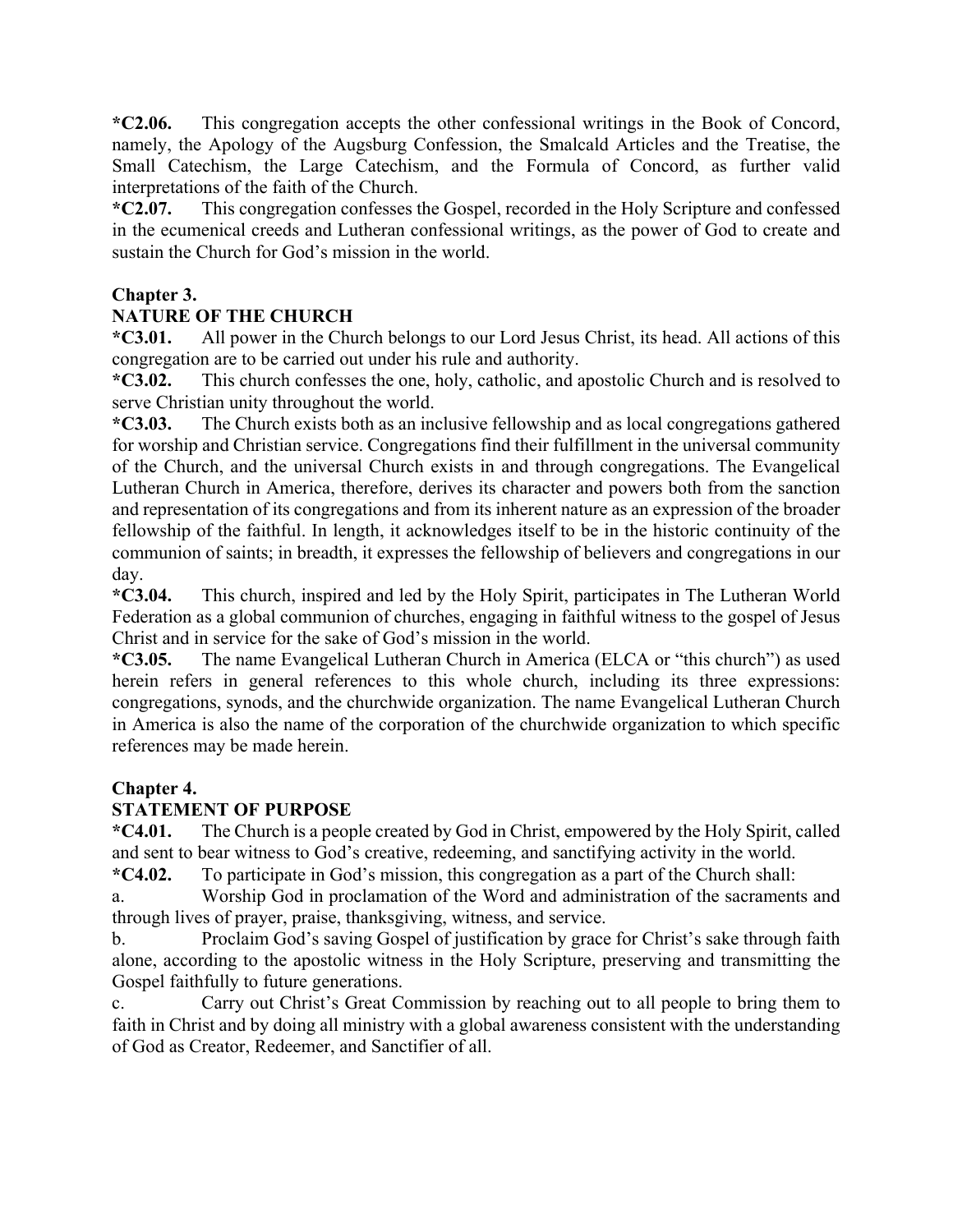d. Serve in response to God's love to meet human needs, caring for the sick and the aged, advocating dignity and justice for all people, working for peace and reconciliation among the nations, standing with the poor and powerless, and committing itself to their needs.

e. Nurture its members in the Word of God so as to grow in faith and hope and love, to see daily life as the primary setting for the exercise of their Christian calling, and to use the gifts of the Spirit for their life together and for their calling in the world.

f. Manifest the unity given to the people of God by living together in the love of Christ and by joining with other Christians in prayer and action to express and preserve the unity which the Spirit gives.

**\*C4.03.** To fulfill these purposes, this congregation shall:

a. Provide services of worship at which the Word of God is preached and the sacraments are administered.

b. Provide pastoral care and assist all members to participate in this ministry.

c. Challenge, equip, and support all members in carrying out their calling in their daily lives and in their congregation.

d. Teach the Word of God.

e. Witness to the reconciling Word of God in Christ, reaching out to all people.

f. Respond to human need, work for justice and peace, care for the sick and the suffering, and participate responsibly in society.

g. Motivate its members to provide financial support for this congregation's ministry and the ministry of the other expressions of the Evangelical Lutheran Church in America.

h. Foster and participate in interdependent relationships with other congregations, the synod, and the churchwide organization of the Evangelical Lutheran Church in America.

i. Foster and participate in ecumenical relationships consistent with churchwide policy.

**\*C4.04.** This congregation shall develop an organizational structure to be described in the bylaws. The Congregation Council shall prepare descriptions of the responsibilities of each committee, task force, or other organizational group and shall review their actions. Such descriptions shall be contained in continuing resolutions in the section on the Congregation Committees.

**\*C4.05.** This congregation shall adopt and periodically review a mission statement which will provide specific direction for its programs.

**B4.05.1.** The mission statement of People of Hope shall be: *God's love, made real for all, without exception.*

**B4.05.2.** The welcoming statement of People of Hope shall be:

*As a church of the welcoming God, our congregation, centered on the teachings and example of Jesus Christ, is committed to removing all barriers which might prevent us from fulfilling our mission as a loving community. To that end, we continually weigh ourselves against God's welcoming standards and strive to welcome all – including, but not limited to – people of every race, nationality, age, political affiliation, marital status, gender identity, economic or social status, sexual orientation, mental and physical abilities.*

**B4.05.3.** People of Hope is a Reconciling in Christ congregation, which means this congregation proudly belongs to a network of Lutheran communities that support the acceptance and full participation of people of all sexual orientations, gender identities, and gender expressions. This congregation will assume a leadership role in the community of Rochester in terms of ministry with the LGBTQIA+ community and marriage equality.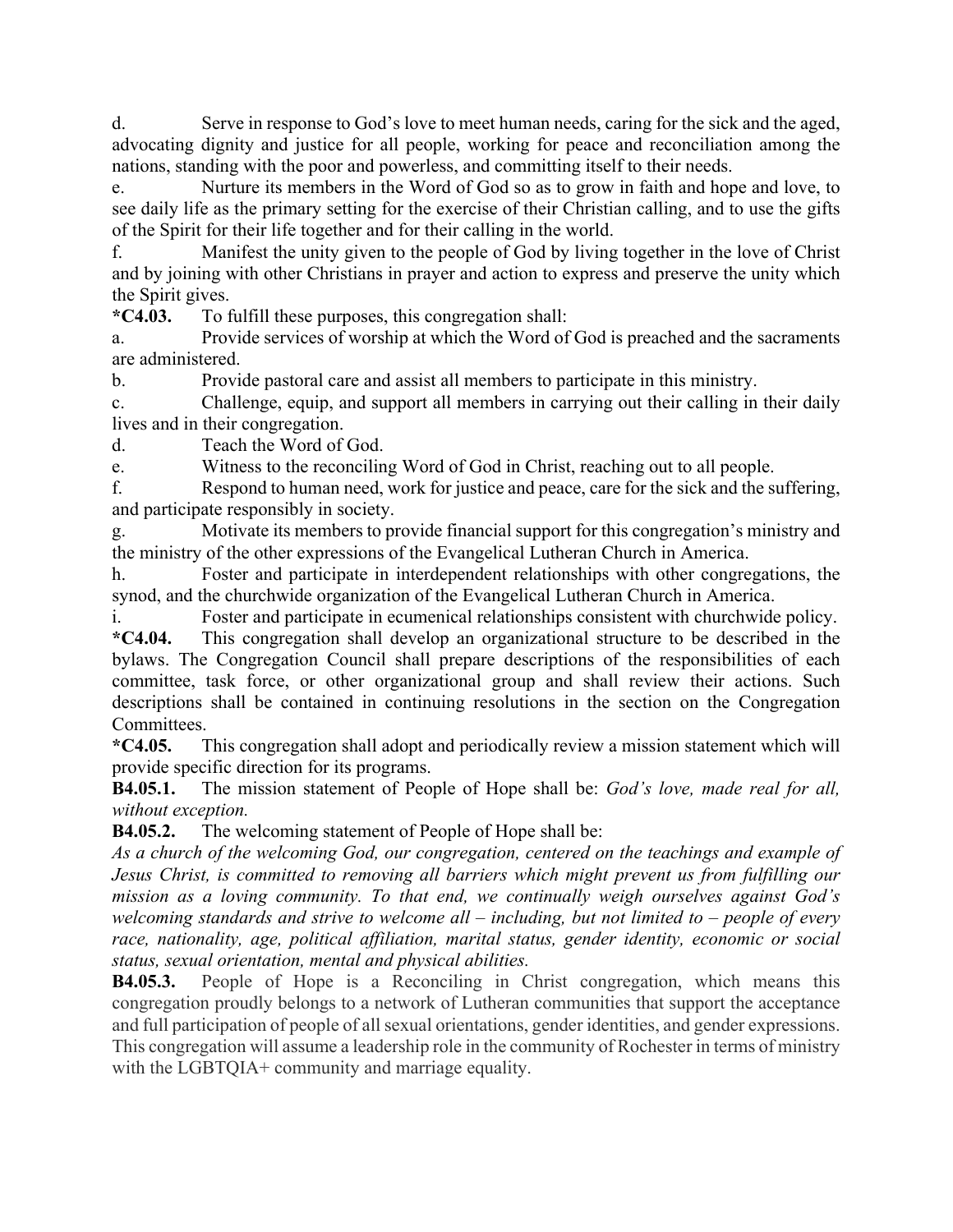**\*C4.06.** References herein to the nature of the relationship between the three expressions of this church – congregations, synods, and the churchwide organization – as being interdependent or as being in a partnership relationship describe the mutual responsibility of these expressions in God's mission and the fulfillment of the purposes of this church as described in this chapter, and do not imply or describe the creation of partnerships, co-ventures, agencies, or other legal relationships recognized in civil law.

## **Chapter 5.**

## **POWERS OF THE CONGREGATION**

**\*C5.01.** The powers of this congregation are those necessary to fulfill its purpose.

**\*C5.02.** The powers of this congregation are vested in the Congregation Meeting called and conducted as provided in this constitution and bylaws.

**\*C5.03.** Only such authority as is delegated to the Congregation Council or other organizational units in this congregation's governing documents is recognized. All remaining authority is retained by this congregation. This congregation is authorized to:

a. call a pastor as provided in Chapter 9;

b. terminate the call of a pastor as provided in Chapter 9;

c. call a minister of Word and Service;

d. terminate the call of a minister of Word and Service in conformity with the constitution of the Evangelical Lutheran Church in America;

e. adopt amendments to the constitution, as provided in Chapter 16, amendments to the bylaws, as specified in Chapter 17, and continuing resolutions, as provided in Chapter 18;

f. approve the annual budget;

g. acquire real and personal property by gift, devise, purchase, or other lawful means;

h. hold title to and use its property for any and all activities consistent with its purpose;

i. sell, mortgage, lease, transfer, or otherwise dispose of its property by any lawful means;

j. elect its Congregation Council, boards, and committees, and require them to carry out their duties in accordance with the constitution, bylaws, and continuing resolutions; and

k. terminate its relationship with the Evangelical Lutheran Church in America as provided in Chapter 6.

**\*C5.04.** This congregation shall elect from among its voting members laypersons to serve as voting members of the Synod Assembly as well as persons to represent it at meetings of any conference, cluster, coalition, or other area subdivision of which it is a member. The number of persons to be elected by this congregation and other qualifications shall be as prescribed in guidelines established by the Southeastern Minnesota Synod of the Evangelical Lutheran Church in America.

## **Chapter 6.**

## **CHURCH AFFILIATION**

**\*C6.01.** This congregation shall be an interdependent part of the Evangelical Lutheran Church in America or its successor, and of the Southeastern Minnesota Synod of the Evangelical Lutheran Church in America. This congregation is subject to the discipline of the Evangelical Lutheran Church in America.

**\*C6.02.** This congregation accepts the Confession of Faith and agrees to the purposes of the Evangelical Lutheran Church in America and shall act in accordance with them.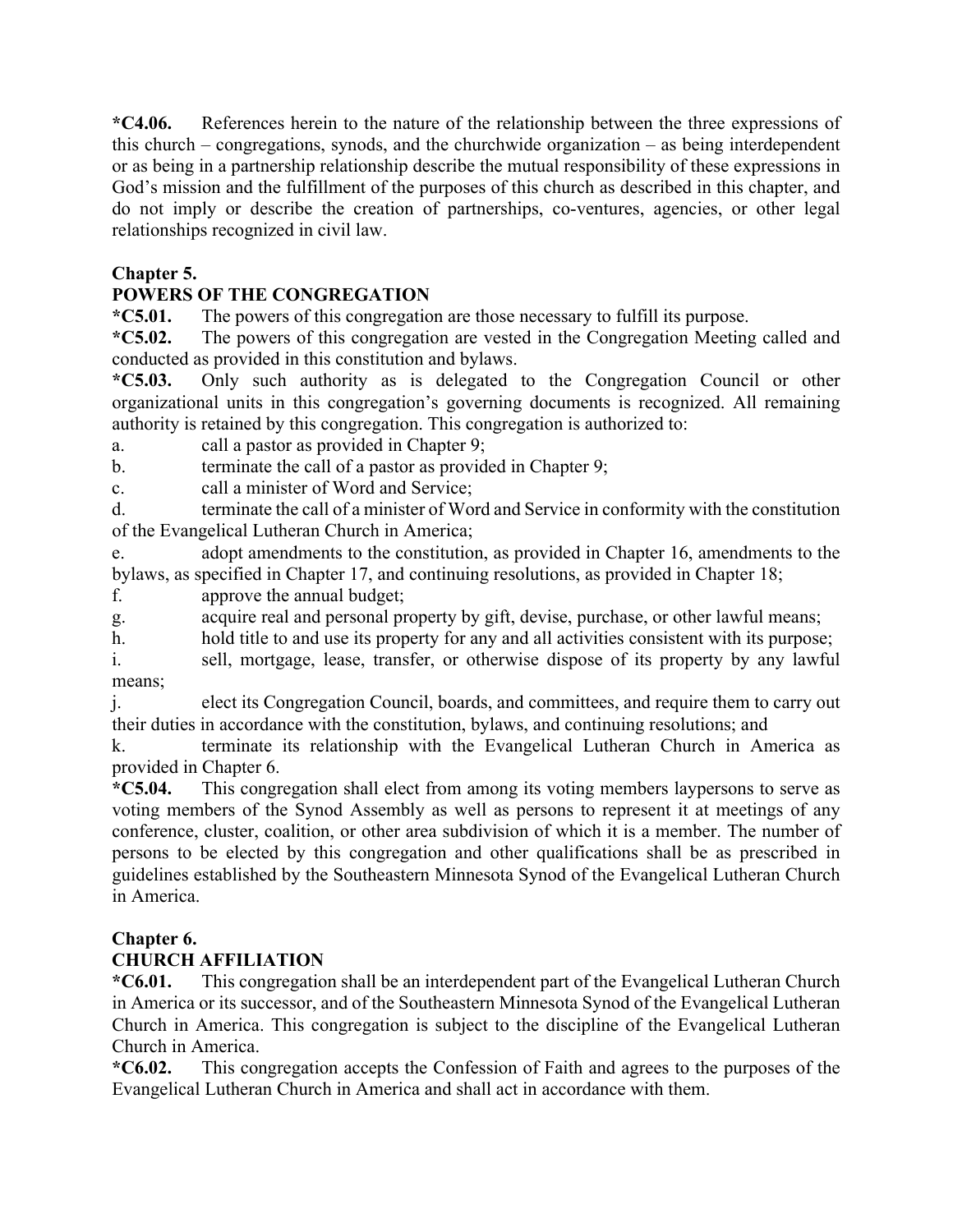**\*C6.03.** This congregation acknowledges its relationship with the Evangelical Lutheran Church in America in which:

a. This congregation agrees to be responsible for its life as a Christian community.

b. This congregation pledges its financial support and participation in the life and mission of the Evangelical Lutheran Church in America.

c. This congregation agrees to call pastoral leadership from the roster of Ministers of Word and Sacrament of the Evangelical Lutheran Church in America in accordance with its call procedures except in special circumstances and with the approval of the bishop of the synod. These special circumstances are limited either to calling a candidate approved for the roster of Ministers of Word and Sacrament of the Evangelical Lutheran Church in America or to contracting for pastoral services with a minister of Word and Sacrament of a church body with which the Evangelical Lutheran Church in America officially has established a relationship of full communion.

d. This congregation agrees to consider ministers of Word and Service for call to other staff positions in this congregation according to the procedures of the Evangelical Lutheran Church in America.

e. This congregation agrees to file this constitution and any subsequent changes to this constitution with the synod for review to ascertain that all of its provisions are in agreement with the constitution and bylaws of the Evangelical Lutheran Church in America and with the constitution of the synod.

**\*C6.04.** Affiliation with the Evangelical Lutheran Church in America is terminated as follows: a. This congregation takes action to dissolve.

b. This congregation ceases to exist.

c. This congregation is removed from membership in the Evangelical Lutheran Church in America according to the procedures for discipline of the Evangelical Lutheran Church in America or in accordance with provision 9.23. of the constitution and bylaws of the Evangelical Lutheran Church in America.

d. The Southeastern Minnesota Synod takes charge and control of the property of this congregation to hold, manage, and convey the same on behalf of the synod pursuant to †S13.24. of the synod constitution. This congregation shall have the right to appeal the decision to the next Synod Assembly.

e. This congregation follows the procedures outlined in \*C6.05.

**\*C6.05.** This congregation may terminate its relationship with the Evangelical Lutheran Church in America by the following procedure:

a. A resolution indicating the intent to terminate its relationship must be adopted at two legally called and conducted special meetings of this congregation by a two-thirds vote of the voting members present at each meeting. The first such meeting may be held no sooner than 30 days after written notice of the meeting is received by the bishop of the synod, during which time this congregation shall consult with the bishop and the bishop's designees, if any. The times and manner of the consultation shall be determined by the bishop in consultation with the Congregation Council. Unless he or she is a voting member of this congregation, the bishop and the bishop's designees, if any, shall have voice but not vote at the first meeting.

b. Within 10 days after the resolution has been voted upon at the first meeting, the secretary of this congregation shall submit a copy of the resolution to the bishop, attesting that the special meeting was legally called and conducted and certifying the outcome of the vote, and shall send copies of the resolution and certification to voting members of this congregation.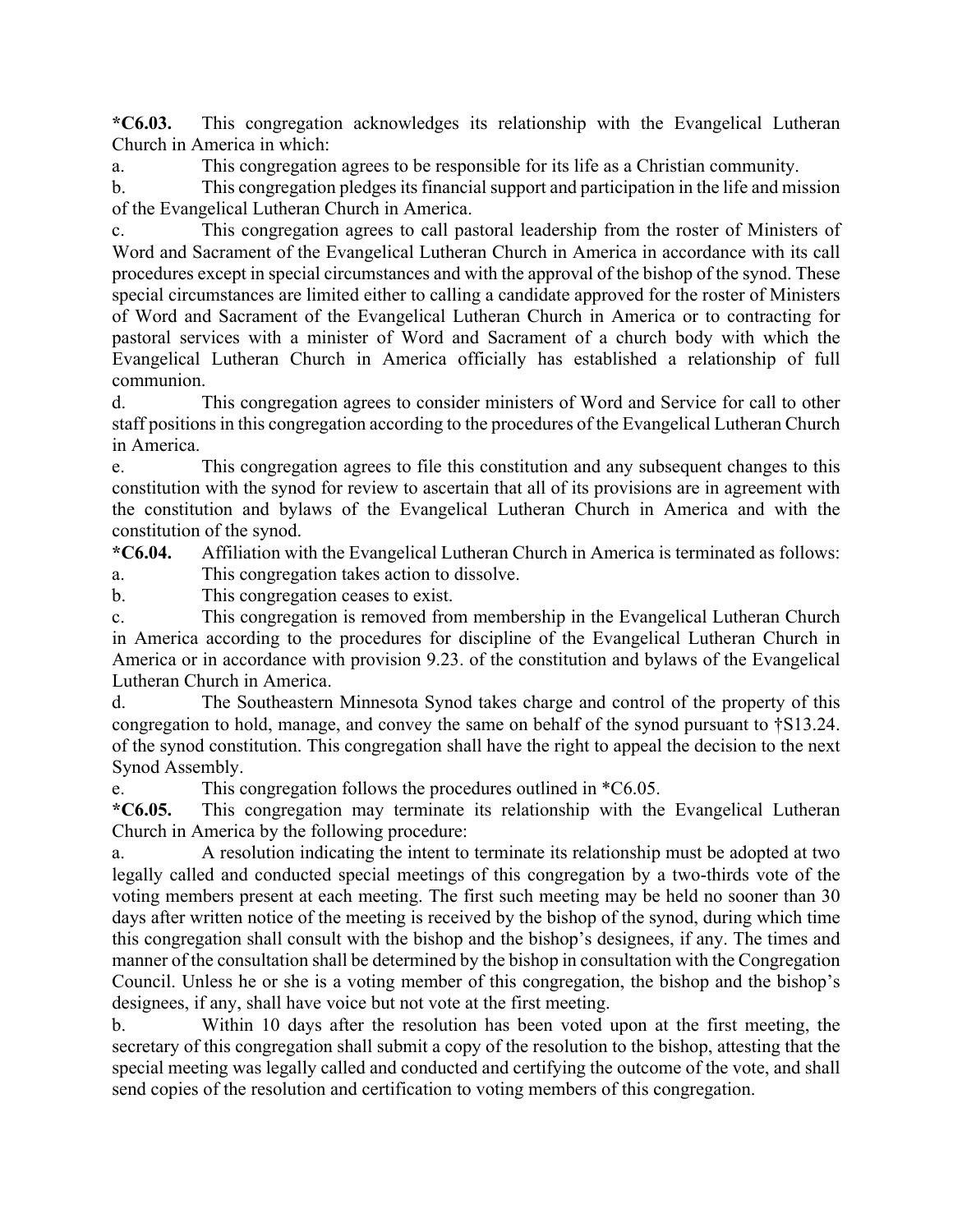c. If the resolution was adopted by a two-thirds vote of the voting members present at the first meeting, the bishop of the synod and this congregation shall continue in consultation, as specified in paragraph a. above, during a period of at least 90 days after receipt by the bishop of the attestation and certification as specified in paragraph b. above.

d. If this congregation, after such consultation, is still considering termination of its relationship with this church, such action may be taken at a legally called and conducted special meeting by a two-thirds vote of the voting members present. Notice of the second meeting shall be sent to all voting members and to the bishop at least 10 days in advance of the meeting. Unless he or she is a voting member of this congregation, the bishop and the bishop's designees, if any, shall have voice but not vote at the second meeting.

e. Within 10 days after the resolution has been voted upon, the secretary of this congregation shall submit a copy of the resolution to the bishop, attesting that the second special meeting was legally called and conducted and certifying the outcome of the vote, and shall send copies of the resolution and certification to the voting members of the congregation. If the resolution was adopted by a two-thirds vote of the voting members present at the second meeting, the relationship between the congregation and this church shall be terminated subject to Synod Council approval as required by paragraphs f. and g. below.

f. Unless this notification to the bishop also certifies that this congregation has voted to affiliate with another Lutheran denomination, this congregation shall be deemed an independent or non-Lutheran church, in which case \*C7.04. shall apply.

g. This congregation shall abide by these covenants by and among the three expressions of this church:

1) Congregations seeking to terminate their relationship with this church which fail or refuse to comply with each of the foregoing provisions in \*C6.05. shall be required to receive Synod Council approval before terminating their membership in this church.

2) Congregations which had been members of the Lutheran Church in America shall be required, in addition to complying with the foregoing provisions in \*C6.05., to receive synod approval before terminating their membership in this church.

3) Congregations established by the Evangelical Lutheran Church in America shall be required, in addition to complying with the foregoing provisions in \*C6.05., to satisfy all financial obligations to this church and receive Synod Council approval before terminating their membership in this church.

h. If this congregation fails to achieve the required two-thirds vote of voting members present at this congregation's first meeting as specified in paragraph a. above or fails to achieve the required two-thirds vote of voting members present at this congregation's second meeting as specified in paragraph d. above, another attempt to consider termination of relationship with this church must follow all requirements of \*C6.05. and may begin no sooner than six months after the meeting at which the two-thirds vote was not achieved.

**\*C6.06.** If this congregation considers relocation, it shall confer with the bishop of the synod in which it is territorially located and the appropriate unit of the churchwide organization before any steps are taken leading to such action. The approval of the Synod Council shall be received before any such action is taken.

**\*C6.07.** If this congregation considers developing an additional site to be used regularly for worship, it shall confer with the bishop of the synod in which it is territorially located and the appropriate unit of the churchwide organization before any steps are taken leading to such action.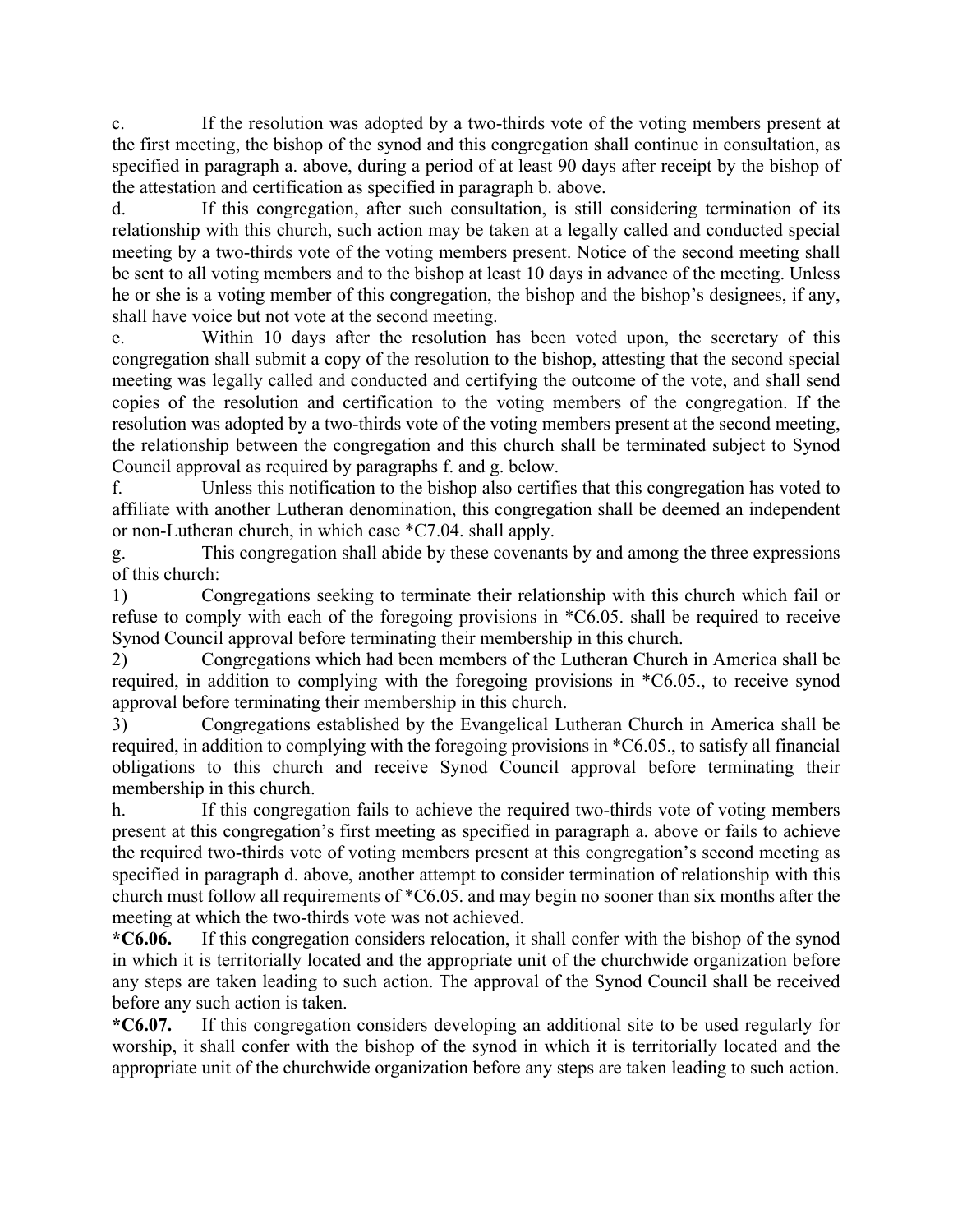## **Chapter 7.**

## **PROPERTY OWNERSHIP**

**\*C7.01.** If this congregation ceases to exist, title to undisposed property shall pass to the Southeastern Minnesota Synod of the Evangelical Lutheran Church in America.

**\*C7.02.** If this congregation is removed from membership in the Evangelical Lutheran Church in America according to its procedure for discipline or pursuant to 9.23. of the constitution and bylaws of the Evangelical Lutheran Church in America, title to property shall continue to reside in this congregation.

**\*C7.03.** If the voting members of this congregation present at a legally called and conducted special meeting of this congregation vote to transfer to another Lutheran church body, title to property shall continue to reside in this congregation, provided the process for termination of relationship in \*C6.05. has been followed. Before this congregation takes action to transfer to another Lutheran church body, it shall consult with representatives of the Southeastern Minnesota Synod.

**\*C7.04.** If the voting members of this congregation present at a legally called and conducted special meeting of this congregation vote to become independent or relate to a non-Lutheran church body and have followed the process for termination of relationship in \*C6.05., title to property of this congregation shall continue to reside in this congregation only with the consent of the Synod Council. The Synod Council, after consultation with this congregation by the process established by the synod, may give approval to the request to become independent or to relate to a non-Lutheran church body, in which case title shall remain with the majority of this congregation. If the Synod Council fails to give such approval, title shall remain with those members who desire to continue as a congregation of the Evangelical Lutheran Church in America. In neither case does title to this congregation's property transfer to the synod

**\*C7.05.** Notwithstanding the provisions of \*C7.02. and \*C7.03. above, where this congregation has received property from the synod pursuant to a deed or other instrument containing restrictions under provision 9.71.a. of the *Constitution, Bylaws, and Continuing Resolutions of the Evangelical Lutheran Church in America*, this congregation accepts such restrictions and:

a. Shall not transfer, encumber, mortgage, or in any way burden or impair any right, title, or interest in the property without prior approval of the Synod Council.

b. Shall — upon written demand by the Synod Council, pursuant to †S13.23. of the constitution of the Southeastern Minnesota Synod — reconvey and transfer all right, title, and interest in the property to the synod.

#### **Chapter 8. MEMBERSHIP**

**\*C8.01.** Members of this congregation shall be those baptized persons on the roll of this congregation at the time that this constitution is adopted and those who are admitted thereafter and who have declared and maintain their membership in accordance with the provisions of this constitution and its bylaws.

#### **\*C8.02.** Members shall be classified as follows:

a. *Baptized* members are those persons who have been received by the Sacrament of Holy Baptism in this congregation, or, having been previously baptized in the name of the Triune God, have been received by certificate of transfer from other Lutheran congregations or by affirmation of faith.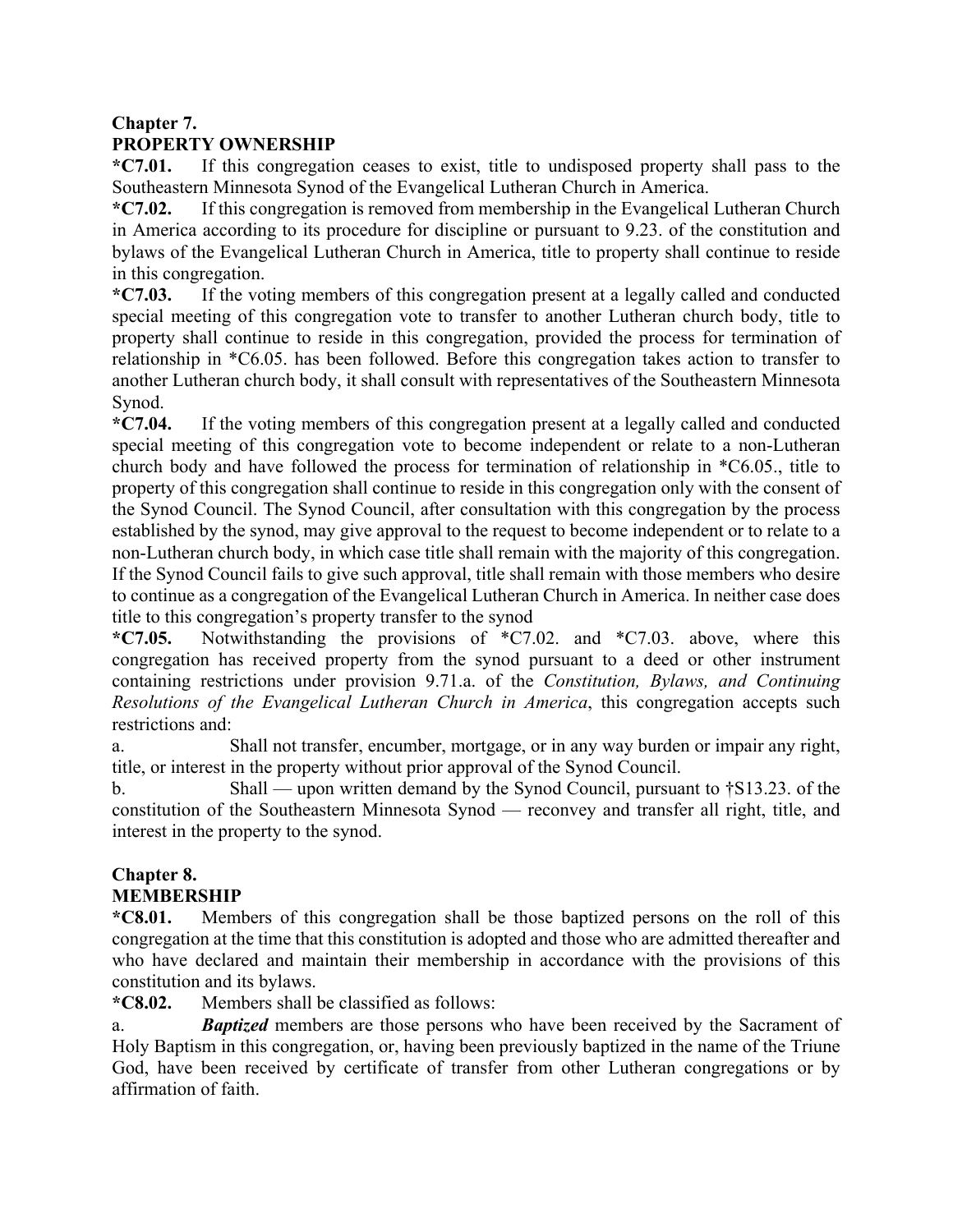b. *Confirmed* members are baptized persons who have been confirmed in this congregation, those who have been received by adult baptism or by transfer as confirmed members from other Lutheran congregations, or baptized persons received by affirmation of faith.

c. *Voting* members are confirmed members. Such confirmed members, during the current or preceding calendar year, shall have communed in this congregation and shall have made a contribution of record to this congregation. Members of this congregation who have satisfied these basic standards shall have the privilege of voice and vote at every regular and special meeting of this congregation as well as the other rights and privileges ascribed to voting members by the provisions of this constitution and its bylaws. They shall not have voted as a seasonal member of another congregation of this church in the previous two calendar months.

d. *Associate* members are persons holding membership in other Christian congregations who wish to retain such membership but desire to participate in the life and mission of this congregation. These individuals have all the privileges and duties of membership except voting rights or other rights and privileges ascribed to voting members by the provisions of this constitution and its bylaws.

e. *Seasonal* members are voting members of other congregations of this church who wish to retain such membership but desire to participate in the life and mission of this congregation, including exercising limited voting rights in this congregation. The Congregation Council may grant seasonal membership to such persons provided that this congregation is a member of a synod where the Synod Council has approved seasonal member voting on its territory. Such seasonal members shall have all the privileges and duties of voting members except that:

1) they shall not be eligible for elected office in, or for membership on the Congregation Council or on a call committee of, this congregation;

2) they shall not have the right to vote on any matter concerning or affecting the call or termination of call of any minister of this congregation;

3) they shall not have the right to vote on any matter concerning or affecting the affiliation of this congregation with this church;

4) they shall not be eligible to serve as voting members from this congregation of the Synod Assembly or the Churchwide Assembly;

5) they shall not, even if otherwise permitted by this congregation, vote by proxy or by absentee ballot; and

6) they shall not, within any two calendar month period, exercise voting rights in this congregation and in the congregation where they remain voting members.

**\*C8.03.** All applications for confirmed membership shall be submitted to and shall require the approval of the Congregation Council.

**\*C8.04.** It shall be the privilege and duty of members of this congregation to:

a. make regular use of the means of grace, both Word and sacraments;

b. live a Christian life in accordance with the Word of God and the teachings of the Lutheran church; and

c. support the work of this congregation, the synod, and the churchwide organization of the Evangelical Lutheran Church in America through contributions of their time, abilities, and financial support as biblical stewards.

**\*C8.05.** Membership in this congregation shall be terminated by any of the following:

a. death;

b. resignation;

c. transfer or release;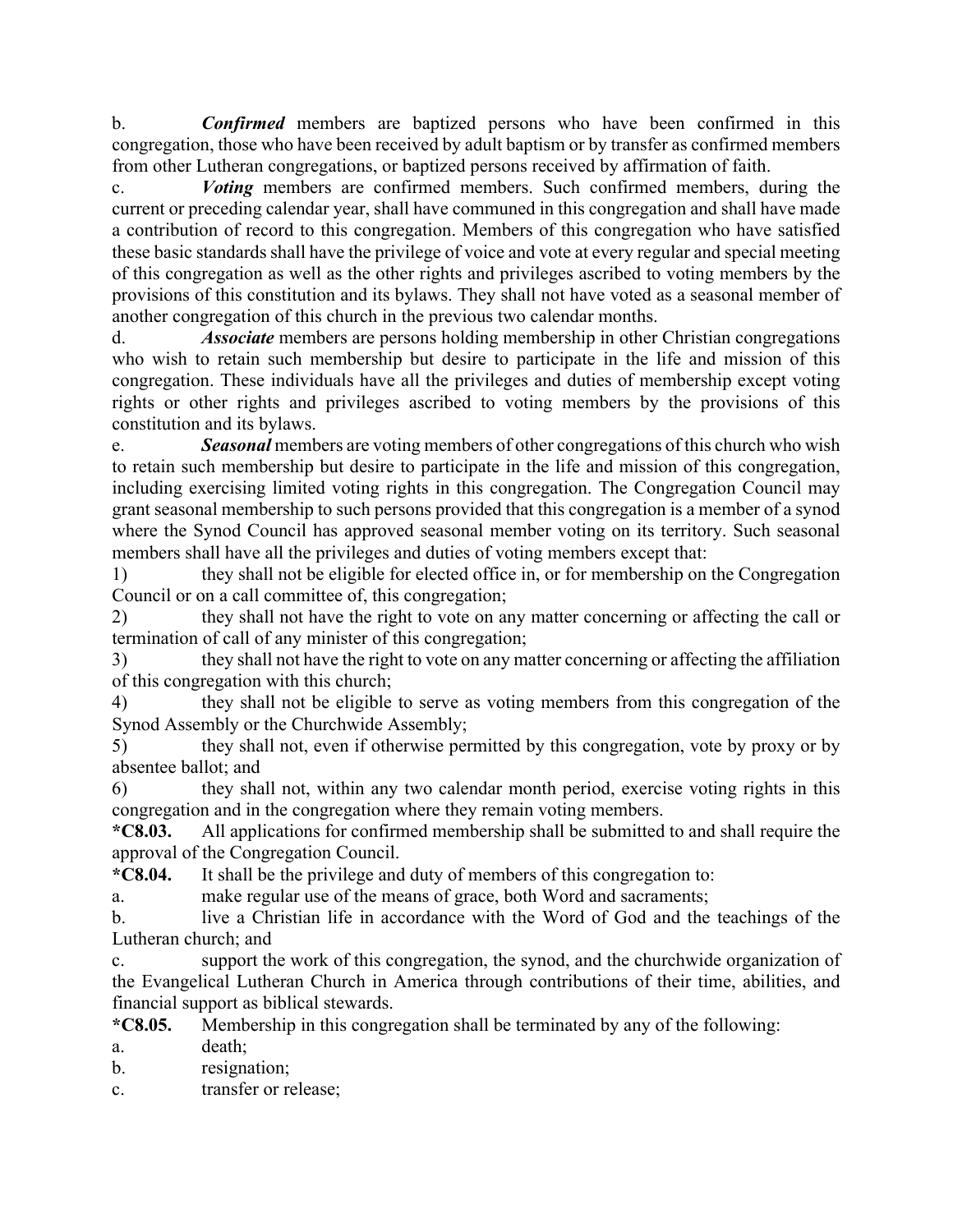d. disciplinary action in accordance with Chapter 20 of the constitution and bylaws of the Evangelical Lutheran Church in America; or

e. removal from the roll due to inactivity in accordance with the provisions of this constitution and its bylaws.

Such persons who have been removed from the roll of members shall remain persons for whom the Church has a continuing pastoral concern.

#### **Chapter 9.**

#### **ROSTERED MINISTER**

**\*C9.01.** Authority to call a pastor shall be in this congregation by at least a two-thirds vote of voting members present and voting at a meeting legally called for that purpose. Before a call is issued, the officers, or a committee elected by to recommend the call, shall seek the advice and help of the bishop of the synod.

**\*C9.02.** Only a member of the roster of Ministers of Word and Sacrament of the Evangelical Lutheran Church in America or a candidate for the roster of Ministers of Word and Sacrament who has been recommended for this congregation by the synod bishop may be called as a pastor of this congregation.

**\*C9.03.** Consistent with the faith and practice of the Evangelical Lutheran Church in America, a. Every minister of Word and Sacrament shall:

1) preach the Word;

2) administer the sacraments;

3) conduct public worship;

4) provide pastoral care;

5) seek out and encourage qualified persons to prepare for the ministry of the Gospel;

6) impart knowledge of this church and its wider ministry through available channels of effective communication;

7) witness to the Kingdom of God in the community, in the nation, and abroad; and

8) speak publicly to the world in solidarity with the poor and oppressed, calling for justice and proclaiming God's love for the world.

b. Each pastor with a congregational call shall, within the congregation:

1) offer instruction, confirm, marry, visit the sick and distressed, and bury the dead;

- 2) relate to all schools and organizations of this congregation;
- 3) install regularly elected members of the Congregation Council;
- 4) with the council, administer discipline;

5) endeavor to increase the support given by the congregation to the work of the churchwide organization and of the Southeastern Minnesota Synod; and

6) encourage adherence to covenantal relationship with this church as expressed in the *Constitutions, Bylaws, and Continuing Resolutions of the Evangelical Lutheran Church in America.*

**\*C9.04.** The specific duties of the pastor, compensation, and other matters pertaining to the service of the pastor shall be included in a letter of call, which shall be attested by the bishop of the synod.

**\*C9.05.** The provisions for termination of the mutual relationship between a minister of Word and Sacrament and this congregation shall be as follows: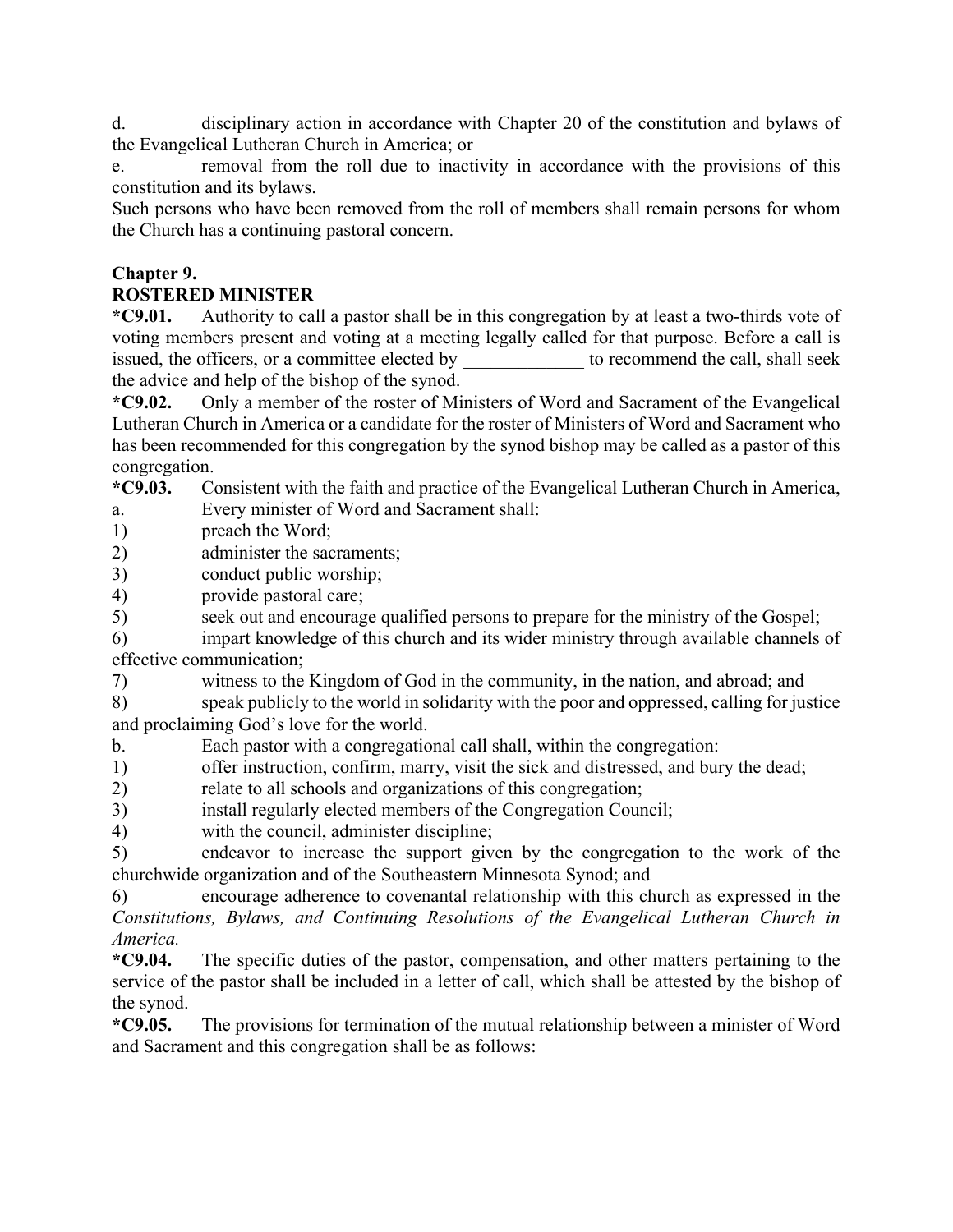a. The call of this congregation, when accepted by a pastor, shall constitute a continuing mutual relationship and commitment, which shall be terminated only by the pastor's death or, following consultation with the synod bishop, for the following reasons:

1) mutual agreement to terminate the call or the completion of a call for a specific term; 2) resignation of the pastor, which shall become effective, unless otherwise agreed, no later than 30 days after the date on which it was submitted;

3) inability to conduct the pastoral office effectively in this congregation in view of local conditions;

4) physical disability or mental incapacity of the pastor;

5) suspension of the pastor through discipline for more than three months;

6) resignation or removal of the pastor from the roster of Ministers of Word and Sacrament of this church;

7) termination of the relationship between this church and this congregation;

8) dissolution of this congregation or the termination of a parish arrangement; or

9) suspension of this congregation through discipline for more than six months.

b. When allegations of physical disability or mental incapacity of the pastor under paragraph a.4) above, or ineffective conduct of the pastoral office under paragraph a.3) above, have come to the attention of the bishop of this synod,

1) the bishop in his or her sole discretion may investigate such conditions personally together with a committee of two rostered ministers and one layperson, or

2) when such allegations have been brought to the synod's attention by an official recital of allegations by the Congregation Council or by a petition signed by at least one-third of the voting members of this congregation, the bishop personally shall investigate such conditions together with a committee of two rostered ministers and one layperson.

c. In case of alleged physical disability or mental incapacity under paragraph a.4) above, the bishop's committee shall obtain and document competent medical opinion concerning the pastor's condition. When a disability or incapacity is evident to the committee, the bishop of this synod may declare the pastorate vacant. When the pastorate is declared vacant, the Synod Council shall list the pastor on the roster of Ministers of Word and Sacrament with disability status. Upon removal of the disability and the restoration of the pastor to health, the bishop shall take steps to enable the pastor to resume the ministry, either in the congregation last served or in another appropriate call.

d. In the case of alleged local difficulties that imperil the effective functioning of this congregation under paragraph a.3) above, the bishop's committee shall endeavor to hear from all concerned persons, after which the bishop together with the committee shall present their recommendations first to the pastor and then to this congregation. The recommendations of the bishop's committee must address whether the pastor's call should come to an end and, if so, may suggest appropriate severance arrangements. The committee may also propose other actions that should be undertaken by this congregation and by the pastor, if appropriate. If the pastor and congregation agree to carry out such recommendations, no further action need be taken by the synod.

e. If either party fails to assent to the recommendations of the bishop's committee concerning the pastor's call, this congregation may dismiss the pastor only at a legally called meeting after consultation with the bishop, either (a) by a two-thirds vote of the voting members present and voting where the bishop and the committee did not recommend termination of the call,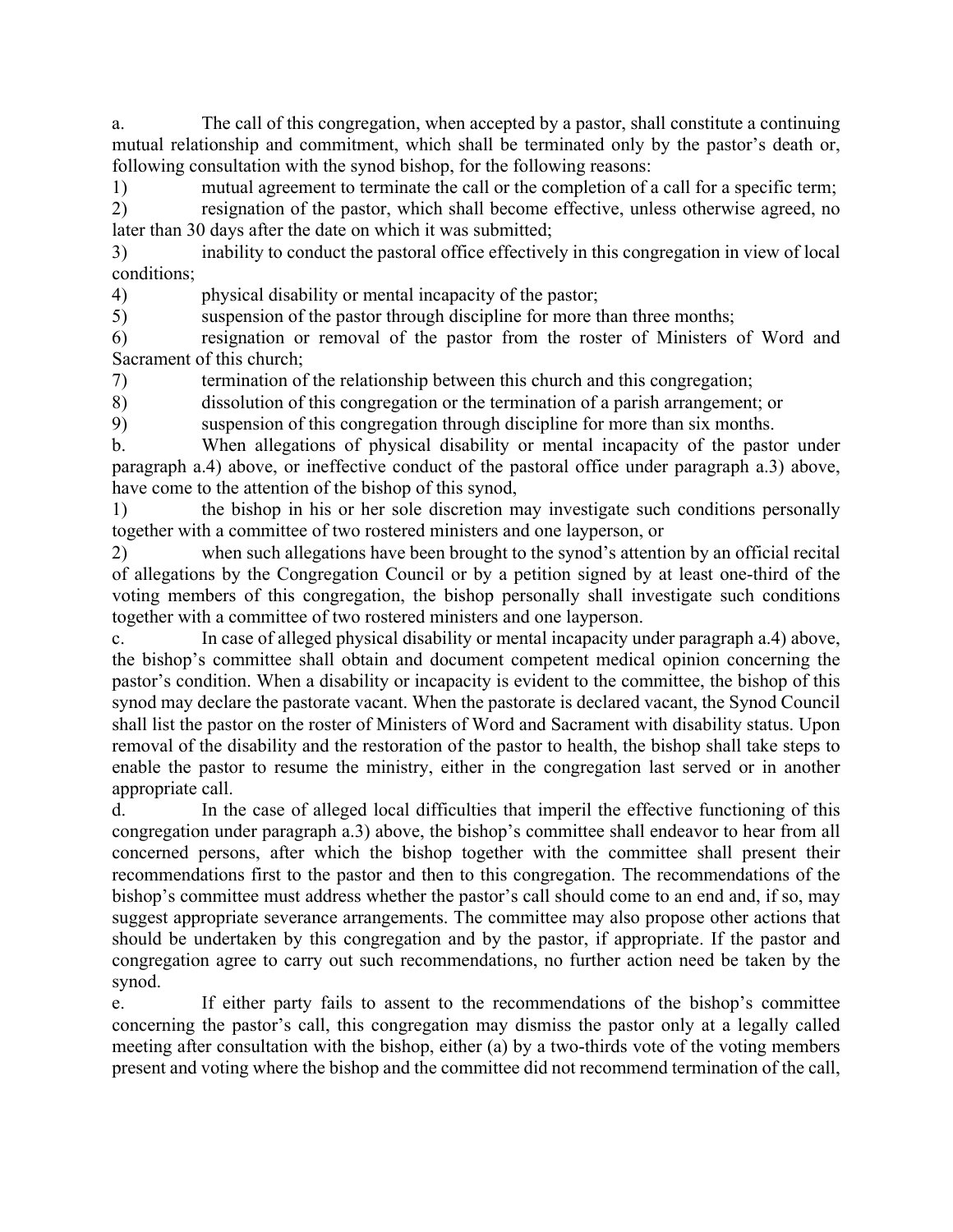or (b) by a majority vote of the voting members present and voting where the bishop and the committee recommended termination of the call.

f. If, in the course of proceedings described in paragraph c. or paragraph d. above, the bishop's committee concludes that there may be grounds for discipline, the committee shall make recommendations concerning disciplinary action in accordance with the provisions of this church's constitution, bylaws, and continuing resolutions.

**\*C9.06.** At a time of pastoral vacancy, an interim pastor shall be appointed by the bishop of the synod with the consent of this congregation or the Congregation Council.

**\*C9.07.** During the period of service, an interim pastor shall have the rights and duties in this congregation of a regularly called pastor and may delegate the same in part to a supply pastor with the consent of the bishop of the synod and this congregation or Congregation Council. The interim pastor and any rostered minister providing assistance shall refrain from exerting influence in the selection of a pastor. Unless previously agreed upon by the Synod Council, an interim pastor is not available for a regular call to the congregation served.

**\*C9.08.** This congregation shall make satisfactory settlement of all financial obligations to a former pastor before calling a successor. A pastor shall make satisfactory settlement of all financial obligations to this congregation before beginning service in a call to another congregation or employment in another ministry setting.

**\*C9.09.** When a pastor is called to serve in company with another pastor or pastors, the privileges and responsibilities of each pastor shall be specified in documents to accompany the call and to be drafted in consultation involving the pastors, the Congregation Council, and the bishop of the synod. As occasion requires, the documents may be revised through a similar consultation.

**\*C9.11.** With the approval of the bishop of the synod, this congregation may depart from \*C9.05.a. and call a pastor for a specific term. Details of such calls shall be in writing setting forth the purpose and conditions involved. Prior to the completion of a term, the bishop or a designated representative of the bishop shall meet with the pastor and representatives of this congregation for a review of the call. Such a call may also be terminated before its expiration in accordance with the provisions of \*C9.05.a.

**\*C9.12.** The pastor of this congregation:

a. shall keep accurate parochial records of all baptisms, confirmations, marriages, burials, communicants, members received, members dismissed, or members excluded from this congregation;

b. shall submit a summary of such statistics annually to the synod; and

c. shall become a member of this congregation upon receipt and acceptance of the letter of call. In a parish of multiple congregations, the pastor shall hold membership in one of the congregations.

**\*C9.13.** The pastor(s) shall submit a report of his or her ministry to the bishop of the synod at least 90 days prior to each regular meeting of the Synod Assembly.

**\*C9.14.** The parochial records of this congregation shall be maintained by the pastor and shall remain the property of this congregation. The secretary of this congregation shall attest in writing to the bishop of this synod that such records have been placed in his or her hands in good order by a departing pastor before the installation of that pastor in another call or approval of a request for change in roster status.

**\*C9.21.** Authority to call a deacon shall be in this congregation by at least a two-thirds vote of voting members present and voting at a meeting legally called for that purpose. Before a call is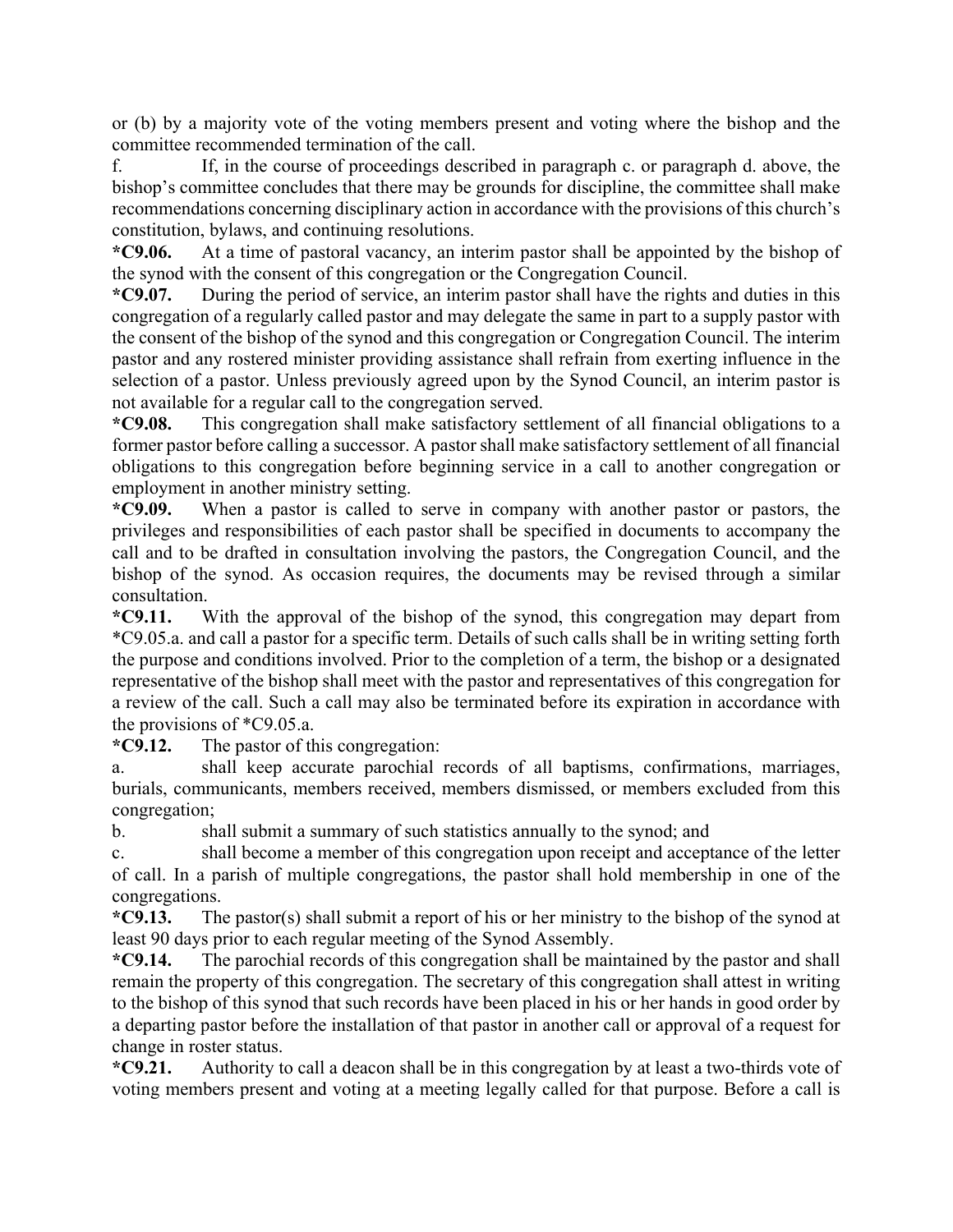issued, the officers, or a committee elected by to recommend the call, shall seek the advice and help of the bishop of the synod.

**\*C9.22.** Only a member of the roster of Ministers of Word and Service of the Evangelical Lutheran Church in America or a candidate for the roster of Ministers of Word and Service who has been recommended for this congregation by the synod bishop may be called as a deacon of this congregation.

**\*C9.23.** Consistent with the faith and practice of the Evangelical Lutheran Church in America, every minister of Word and Service shall:

a. Be rooted in the Word of God, for proclamation and service;

b. Advocate a prophetic diakonia that commits itself to risk-taking and innovative service on the frontiers of the Church's outreach, giving particular attention to the suffering places in God's world;

c. Speak publicly to the world in solidarity with the poor and oppressed, calling for justice and proclaiming God's love for the world, witnessing to the realm of God in the community, the nation, and abroad;

d. Equip the baptized for ministry in God's world that affirms the gifts of all people;

e. Encourage mutual relationships that invite participation and accompaniment of others in God's mission;

f. Practice stewardship that respects God's gift of time, talents, and resources;

g. Be grounded in a gathered community for ongoing diaconal formation;

h. Share knowledge of this church and its wider ministry of the gospel and advocate for the work of all expressions of this church; and

i. Identify and encourage qualified persons to prepare for ministry of the gospel.

**\*C9.24.** The specific duties of the deacon, compensation, and other matters pertaining to the service of the deacon shall be included in a letter of call, which shall be attested by the bishop of the synod.

**\*C9.25.** The provisions for termination of the mutual relationship between a minister of Word and Service and a congregation shall be as follows:

a. The call of this congregation, when accepted by a deacon, shall constitute a continuing mutual relationship and commitment, which shall be terminated only by the deacon's death or, following consultation with the synod bishop, for the following reasons:

1) mutual agreement to terminate the call or the completion of a call for a specific term; 2) resignation of the deacon, which shall become effective, unless otherwise agreed, no

later than 30 days after the date on which it was submitted;

3) inability to conduct the ministry of Word and Service effectively in this congregation in view of local conditions;

4) physical disability or mental incapacity of the deacon;

5) suspension of the deacon through discipline for more than three months;

6) resignation or removal of the deacon from the roster of Ministers of Word and Service of this church;

7) termination of the relationship between this church and this congregation;

8) dissolution of this congregation or the termination of a parish arrangement; or

9) suspension of this congregation through discipline for more than six months.

b. When allegations of physical disability or mental incapacity of the deacon under paragraph a.4) above, or ineffective conduct of the office of minister of Word and Service under paragraph a.3) above, have come to the attention of the bishop of this synod,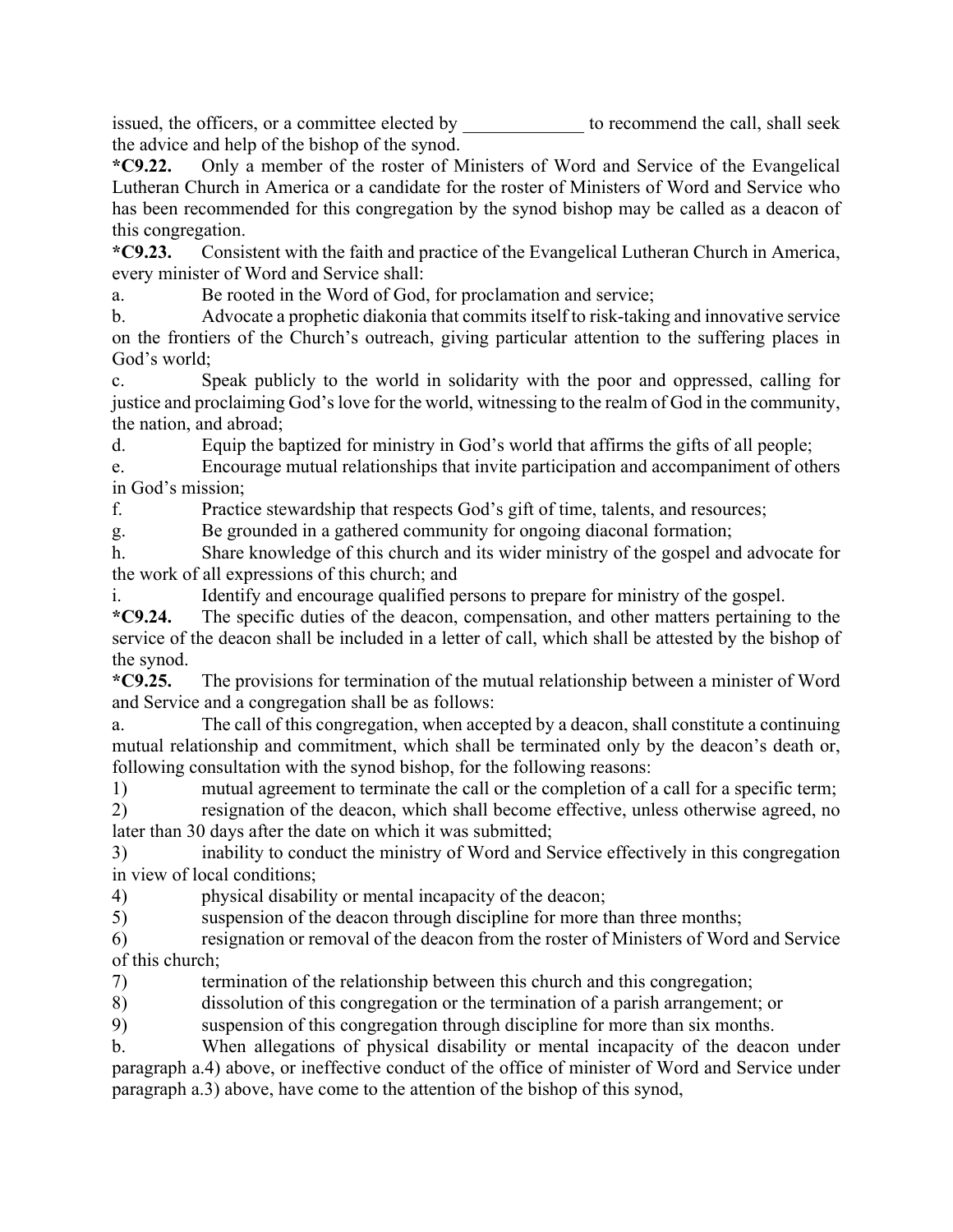1) the bishop in his or her sole discretion may investigate such conditions personally together with a committee of two rostered ministers and one layperson, or

2) when such allegations have been brought to the synod's attention by an official recital of allegations by the Congregation Council or by a petition signed by at least one-third of the voting members of this congregation, the bishop personally shall investigate such conditions together with a committee of two rostered ministers and one layperson.

c. In case of alleged physical disability or mental incapacity under paragraph a.4) above, the bishop's committee shall obtain and document competent medical opinion concerning the deacon's condition. When a disability or incapacity is evident to the committee, the bishop of this synod may declare the position vacant. When the position is declared vacant, the Synod Council shall list the deacon on the roster of Ministers of Word and Service with disability status. Upon removal of the disability and the restoration of the deacon to health, the bishop shall take steps to enable the deacon to resume the ministry, either in the congregation last served or in another appropriate call.

d. In the case of alleged local difficulties that imperil the effective functioning of this congregation under paragraph a.3) above, the bishop's committee shall endeavor to hear from all concerned persons, after which the bishop together with the committee shall present their recommendations first to the deacon and then to this congregation. The recommendations of the bishop's committee must address whether the deacon's call should come to an end and, if so, may suggest appropriate severance arrangements. The committee may also propose other actions that should be undertaken by this congregation and by the deacon, if appropriate. If the deacon and congregation agree to carry out such recommendations, no further action need be taken by the synod.

e. If either party fails to assent to the recommendations of the bishop's committee concerning the deacon's call, this congregation may dismiss the deacon only at a legally called meeting after consultation with the bishop, either (a) by a two-thirds vote of the voting members present and voting where the bishop and the committee did not recommend termination of the call, or (b) by a majority vote of the voting members present and voting where the bishop and the committee recommended termination of the call.

f. If, in the course of proceedings described in paragraph c. or paragraph d. above, the bishop's committee concludes that there may be grounds for discipline, the committee shall make recommendations concerning disciplinary action in accordance with the provisions of this church's constitution, bylaws, and continuing resolutions.

**\*C9.26.** This congregation shall make satisfactory settlement of all financial obligations to a former deacon before calling a successor. A deacon shall make satisfactory settlement of all financial obligations to this congregation before beginning service in a call to another congregation or employment in another ministry setting.

**\*C9.27.** When a deacon is called to serve in company with another rostered minister or other rostered ministers, the privileges and responsibilities of each rostered minister shall be specified in documents to accompany the call and to be drafted in consultation involving the rostered ministers, the Congregation Council, and the bishop of the synod. As occasion requires, the documents may be revised through a similar consultation.

**\*C9.28.** With the approval of the bishop of the synod, this congregation may depart from \*C9.25.a. and call a deacon for a specific term. Details of such calls shall be in writing setting forth the purpose and conditions involved. Prior to the completion of a term, the bishop or a designated representative of the bishop shall meet with the deacon and representatives of this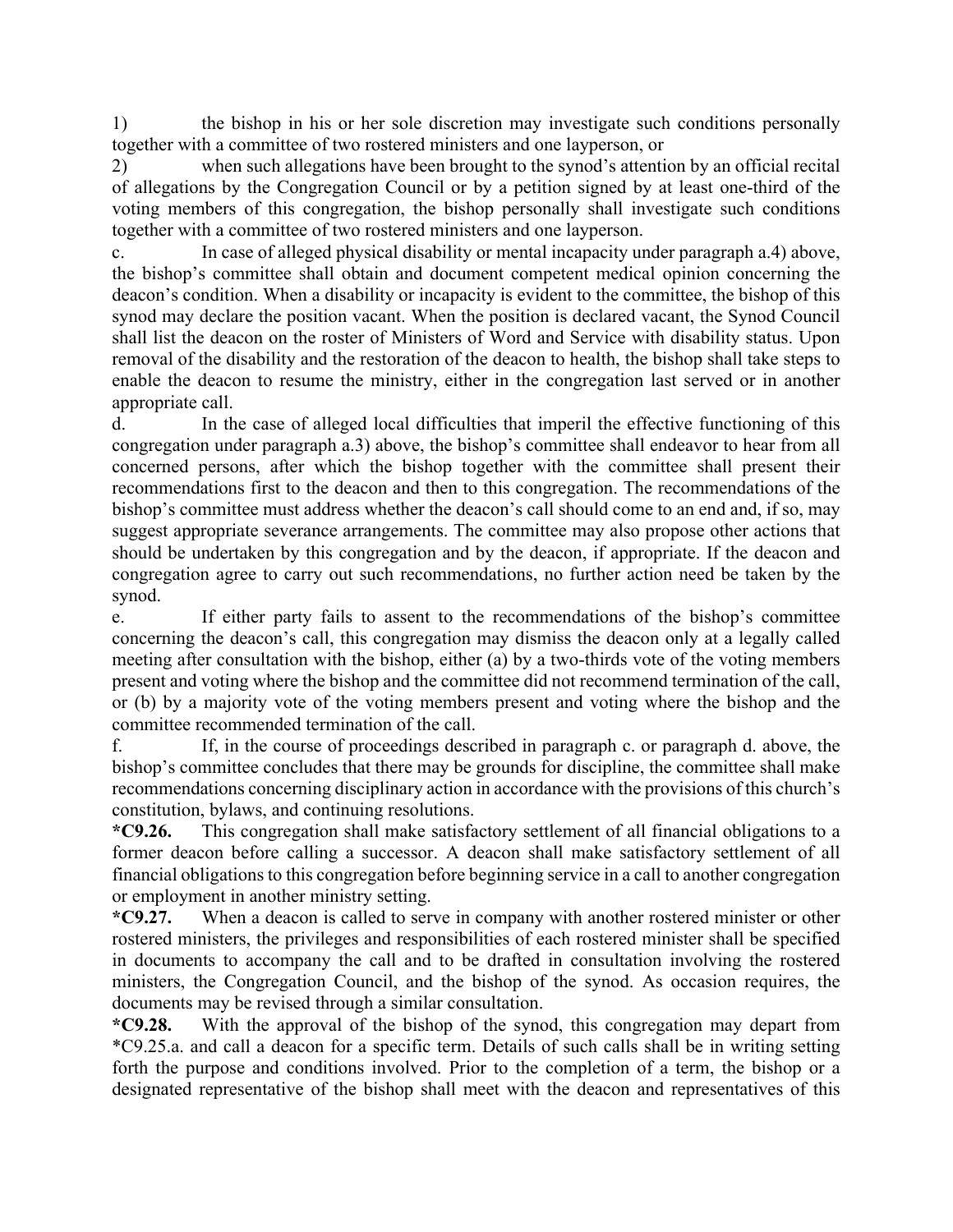congregation for a review of the call. Such a call may also be terminated before its expiration in accordance with the provisions of \*C9.25.a.

**\*C9.29.** The deacon shall become a member of this congregation upon receipt and acceptance of the letter of call. In a parish of multiple congregations, the deacon shall hold membership in one of the congregations.

**\*C9.31.** The deacon(s) shall submit a report of his or her ministry to the bishop of the synod at least 90 days prior to each regular meeting of the Synod Assembly.

#### **Chapter 10.**

## **CONGREGATION MEETING**

**C10.01.** The annual meeting of this congregation shall be held at a time specified in the bylaws. **C10.02.** A special congregation meeting may be called by a pastor, the Mission Leadership Team (aka, MLT or Congregation Council), or the Chair of this congregation, and shall be called by the Chair of the congregation upon the written request of 40 of the voting member/missionaries. The call for each special meeting shall specify the purpose for which it is to be held and no other business shall be transacted.

**C10.03.** "Notice of all meetings of this congregation shall be given at the services of worship on the preceding two consecutive Sundays and to all members electronically or, if electronic communication is not possible, mailed at least 10 days in advance of the date of the meeting."

**C10.04.** The numbers of voting member/missionaries to constitute a quorum shall be specified in the by-laws.

**B10.04.1.** A quorum shall consist of 20 voting members present at a congregational meeting.

**C10.05.** Voting by proxy or by absentee ballot shall not be permitted.

**C10.06.** All actions by the congregation shall be by majority vote except as otherwise provided in this constitution.

**C10.07.** Robert's Rules of Order, latest edition, shall govern parliamentary procedure of all meetings of this congregation.

**B10.08.1.** This congregation may hold meetings by remote communication, including electronically and by telephone conference, as long as there is opportunity for simultaneous aural communication. To the extent permitted by state law, a notice of all meetings may be provided electronically.

## **Chapter 11.**

## **OFFICERS**

**C11.01.** The officers of this congregation shall be a Chair, Vice Chair, Secretary, and Treasurer.

a. Duties of the officers shall be specified in the bylaws.

b. The officers shall be voting member/missionaries of the congregation.

c. Officers of this congregation shall serve similar offices of the Mission Leadership Team and shall be voting members of the Mission Leadership Team.

d. The Mission Leadership Team is to elect the officers; the Chair, Vice Chair, and Secretary shall be selected from the elected membership of the Mission Leadership Team by a majority vote. The Vice Chair shall assume the duties of the Chair in the following year.

e. The Treasurer shall be elected by the congregation.

**B11.01.1. Duties of the Chair** – The Chair of this congregation shall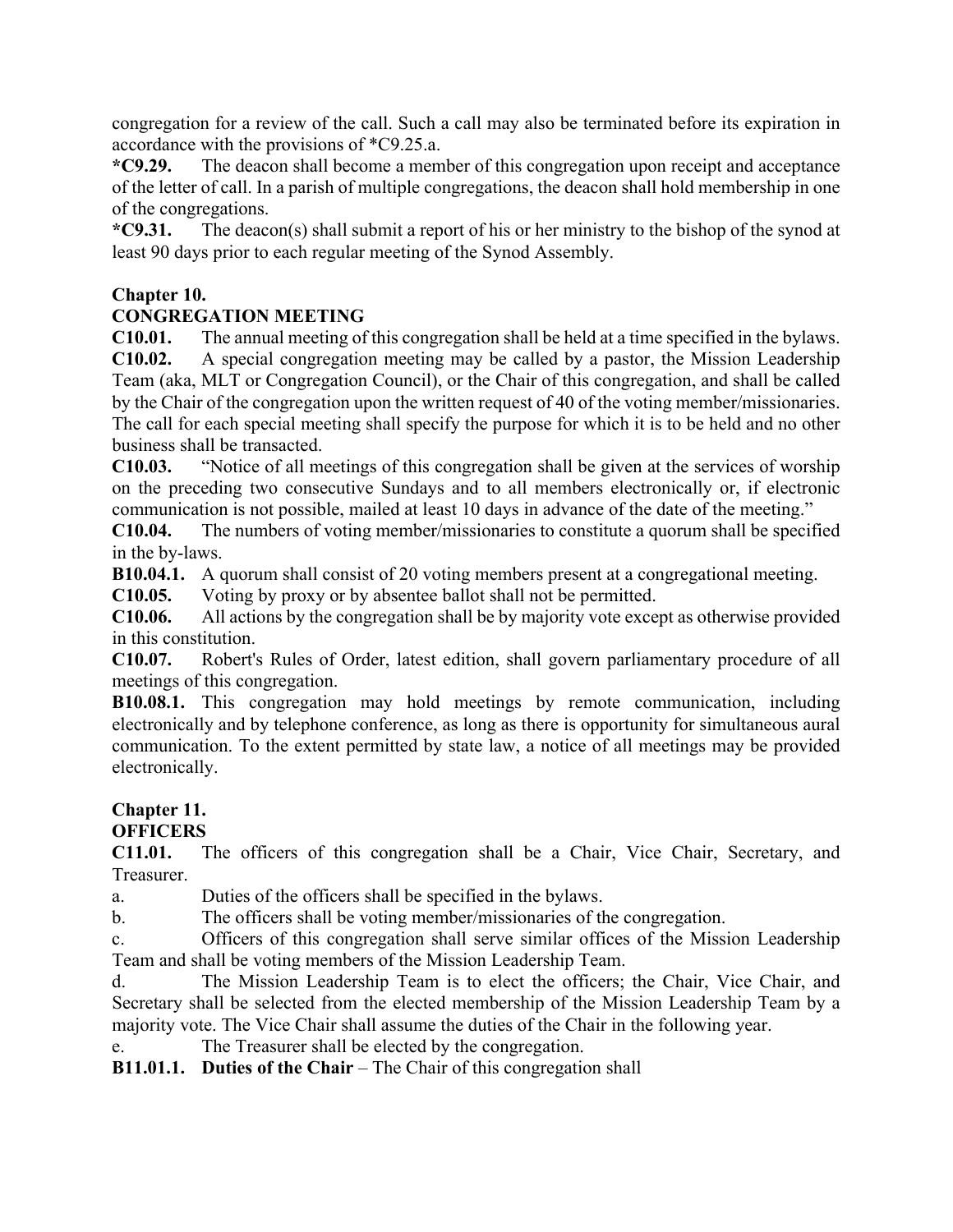a. preside over congregation meetings and the Mission Leadership Team (Congregation Council) meetings;

b. sign all forms, documents and official papers requiring signature by the congregation; c. be available for consultation with staff and member/missionaries;

d. work closely with the pastoral staff; and

e. ensure that each member of the Mission Leadership Team and various other teams are aware of their duties and responsibilities.

**B11.01.2. Duties of the Vice Chair** – The Vice Chair shall

a. perform all duties of the Chair in the Chair's absence and;

b. in case of extended disability or expulsion of the Chair, succeed the Chair in office as Chair for the remainder of the term;

c. be available for consultation with all teams, organizations and individuals; and

d. sign all forms, documents and official papers requiring signature by the Vice Chair.

**B11.01.2. Duties of the Secretary** – The Secretary shall

a. ensure the keeping of accurate minutes of each meeting of the congregation, and the Mission Leadership Team (Congregation Council);

b. see that the minutes are preserved permanently in the church archives;

c. copies of the minutes of the Mission Leadership Team to each member of the team as well as to the staff and any congregation member/missionary who requests a copy;

d. call the attention of the Chair to any business of a previous meeting that has been tabled for later action; and

e. sign all forms, documents and official papers requiring signature by the Secretary.

**B11.01.3. Duties of the Treasurer** – The Treasurer shall

a. ensure the keeping of accurate financial records;

b. provide the financial reports to the Mission Leadership Team (Congregation Council) necessary to fulfill their responsibilities;

c. sign all forms, documents, and official papers requiring signature by the Congregation Treasurer.

**C11.02.** The Mission Leadership Team shall elect its officers (except for the Treasurer, see C11.01.e above) and they shall be the officers of the congregation. The officers shall be elected by written ballot and shall serve for one year or until their successors are elected. Their terms shall begin at the close of the annual meeting at which they are elected.

**C11.03.** No officer shall hold more than one office at a time.

a. The Chair serves for one year.

b. The Vice Chair serves as Vice Chair for one year and will serve as Chair for the following year.

c. The Secretary shall be elected for one year, and can serve for as many as 2 consecutive terms as Secretary.

#### **Chapter 12.**

#### **MISSION LEADERSHIP TEAM (MLT) (also known as the Congregation Council)**

**C12.01.** The voting membership of the Mission Leadership Team shall consist of the pastor(s), the officers of the congregation, and not more than 6 member/missionaries. Any voting member/missionary of the congregation may be elected, subject only to the limitation on the length of continuous service permitted in that office. A member's place on the Mission Leadership Team shall be declared vacant if the member a) ceases to be a voting member/missionary of this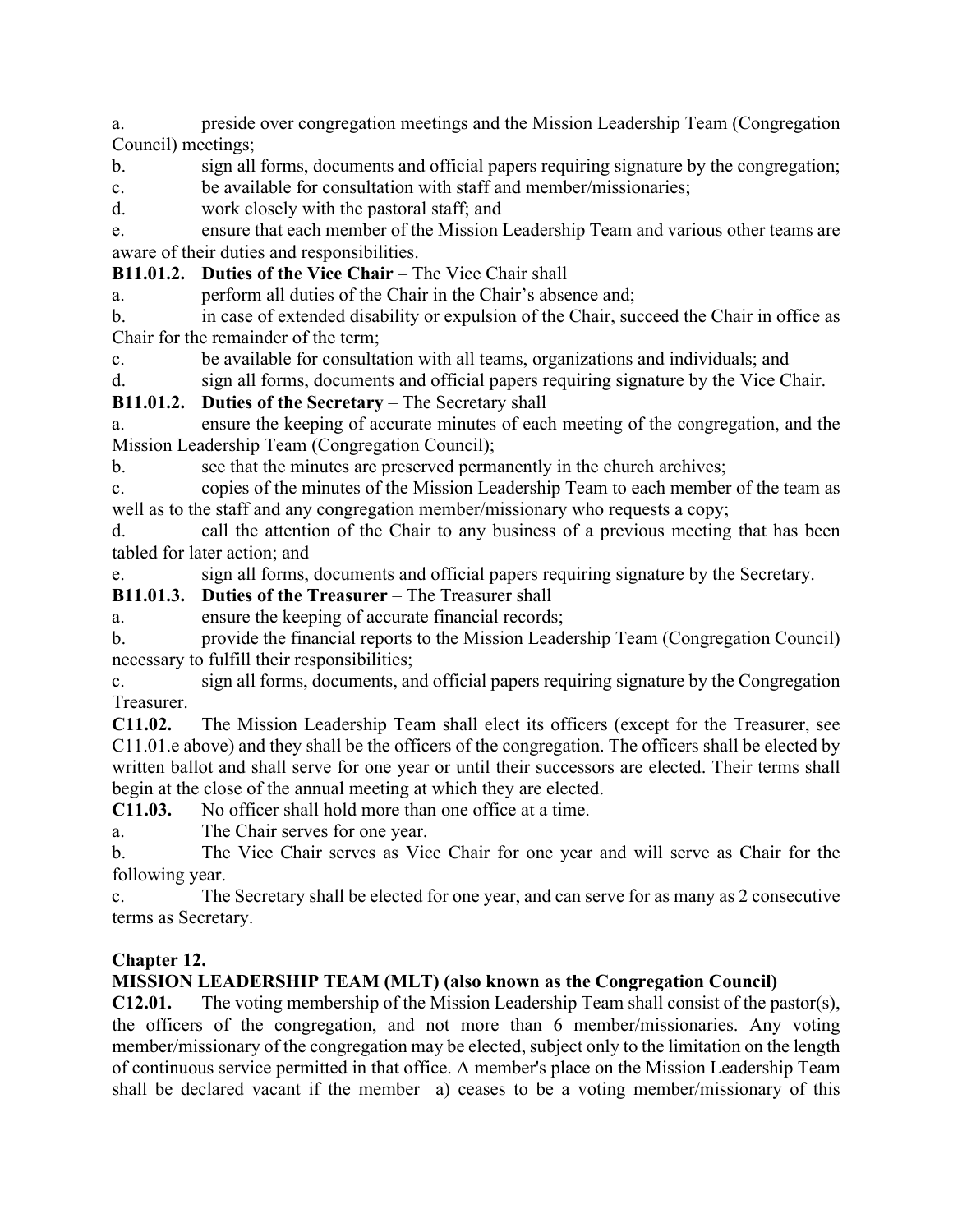congregation or b) is absent from four successive regular meetings of the Mission Leadership Team without cause.

**C12.02.** The members of the Mission Leadership Team except the pastor(s) shall be elected by written ballot to serve for two years or until their successors are elected. Such members shall be eligible to serve no more than two full terms consecutively. Their terms shall begin at the close of the annual meeting at which they are elected.

**C12.03.** Should a member's place on the Mission Leadership Team be declared vacant, the Mission Leadership Team shall elect, by majority vote, a successor until the next annual meeting.

**C12.04.** The Mission Leadership Team shall have general oversight of the life and activities of this congregation, and in particular its worship life, to the end that everything be done in accordance with the Word of God and the faith and practice of the Evangelical Lutheran Church in America. The duties of the Mission Leadership Team shall include the following:

a. To lead this congregation in stating its mission, to do long-range planning, to set goals and priorities, and to evaluate its activities in light of its mission and goal.

b. To seek to involve all member/missionaries of this congregation in mission, worship, learning, and service.

c. To oversee and provide for the administration of this congregation to enable it to fulfill its functions and perform its mission.

d. To oversee, authorize, and/or appoint action teams necessary to carry out the mission of People of Hope.

e. To maintain supportive relationships with the pastor(s) and staff and help them annually to evaluate the fulfillment of their calling or employment.

f. To be examples individually and corporately of the style of life and ministry expected of all baptized persons.

g. To promote a congregational climate of peace and goodwill, and, as differences and conflicts arise, to endeavor to foster mutual understanding.

h. To arrange for pastoral service during the sickness or absence of the pastor.

i. To facilitate partnership with the synod and churchwide units of the Evangelical Lutheran Church in America as well as cooperation with other congregations, both Lutheran and non-Lutheran, subject to established policies of the synod and the Evangelical Lutheran Church in America.

**C12.05.** The Mission Leadership Team shall be responsible for the financial and property matters of this congregation.

a. The Mission Leadership Team shall be the board of directors of this congregation, and as such shall be responsible for maintaining and protecting its property and the management of its business and fiscal affairs. It shall have the powers and be subject to the obligations that pertain to such boards under the laws of the State of Minnesota, except as otherwise provided herein.

b. The Mission Leadership Team shall not have the authority to buy, sell, or encumber real property unless specifically authorized to do so by a meeting of the congregation.

d. The Mission Leadership Team shall prepare an annual budget for adoption by this congregation, shall supervise the expenditure of funds in accordance therewith and may incur obligations of more than 10% in excess of the anticipated receipts only after approval by a Congregation Meeting. The budget shall include this congregation's full indicated share in support of the wider ministry being carried on in partnership with the synod and churchwide organization.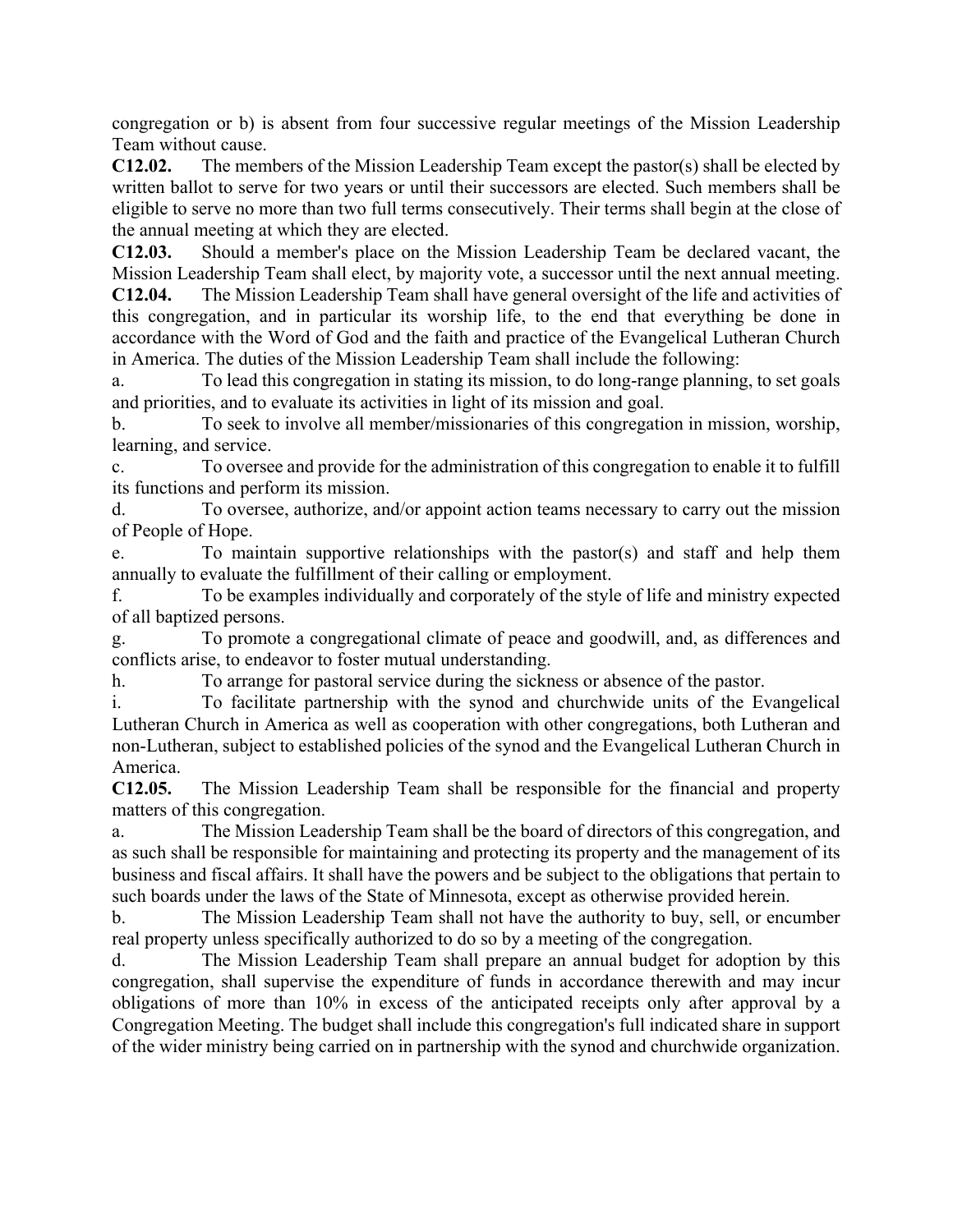e. The Mission Leadership Team shall ascertain that the financial affairs of this congregation are being conducted efficiently, giving particular attention to the prompt payment of all obligations and to the regular forwarding of benevolence monies to the synodical Treasurer.

f. The Mission Leadership Team shall be responsible for this congregation's investments and its total insurance program.

**C12.06.** The Mission Leadership Team shall see that the provisions of this constitution, and its bylaws, and the continuing resolutions are carried out.

**C12.07.** The Mission Leadership Team shall provide for an annual review of the roster of member/missionaries.

**C12.08.** The Mission Leadership Team shall be responsible for the employment and supervision of the salaried lay workers of this congregation.

**C12.09.** The Mission Leadership Team shall submit a comprehensive report to this congregation at the annual meeting.

**C12.10.** The Mission Leadership Team shall normally meet once a month. Special meetings may be called by the pastor or the Chair, and shall be called by the Chair at the request of at least one-half of its members. Notice of each special meeting shall be given to all who are entitled to be present.

**C12.11.** A quorum for the transaction of business shall consist of a two thirds majority of the members of the Mission Leadership Team, including the pastor or interim pastor, except when the pastor or interim pastor requests or consents to be absent and has given prior approval to the agenda for a particular regular or special meeting, which shall be the only business considered at that meeting. Chronic or repeated absence of the pastor or interim pastor who has refused approval of the agenda of a subsequent regular or special meeting shall not preclude action by the Mission Leadership Team, following consultation with the synodical bishop.

## **Chapter 13.**

## **OTHER CONGREGATION TEAMS**

**C13.01.** A Nominating Team of four voting member/missionaries of this congregation, two of whom, if possible, shall be outgoing members of the Mission Leadership Team, shall be elected at the annual meeting for a term of one year. Members of the Nominating Team are not eligible for consecutive re-election.

**C13.02.** An Audit Team of two voting member/missionaries shall be elected by the Mission Leadership Team. Audit Team members shall not be members of the Mission Leadership Team. Term of office shall be two years, with one member elected each year. Members shall be eligible for reelection.

**C13.03.** When a pastoral vacancy occurs, a Pastoral Search Team of six voting member/missionaries shall be elected by the Mission Leadership Team. Term of office will terminate upon installation of the new pastor(s).

**C13.04.** Other congregation teams may be formed, as the need arises.

#### **Chapter 14.**

## **ORGANIZATIONS WITHIN THE CONGREGATION**

**C14.01** All organizations within this congregation shall exist to aid the mission of People of Hope as stated in the current Mission Statement.

**C14.02.** Special interest groups, other than those of the official organizations of the Evangelical Lutheran Church in America, may be organized only after authorization has been given by the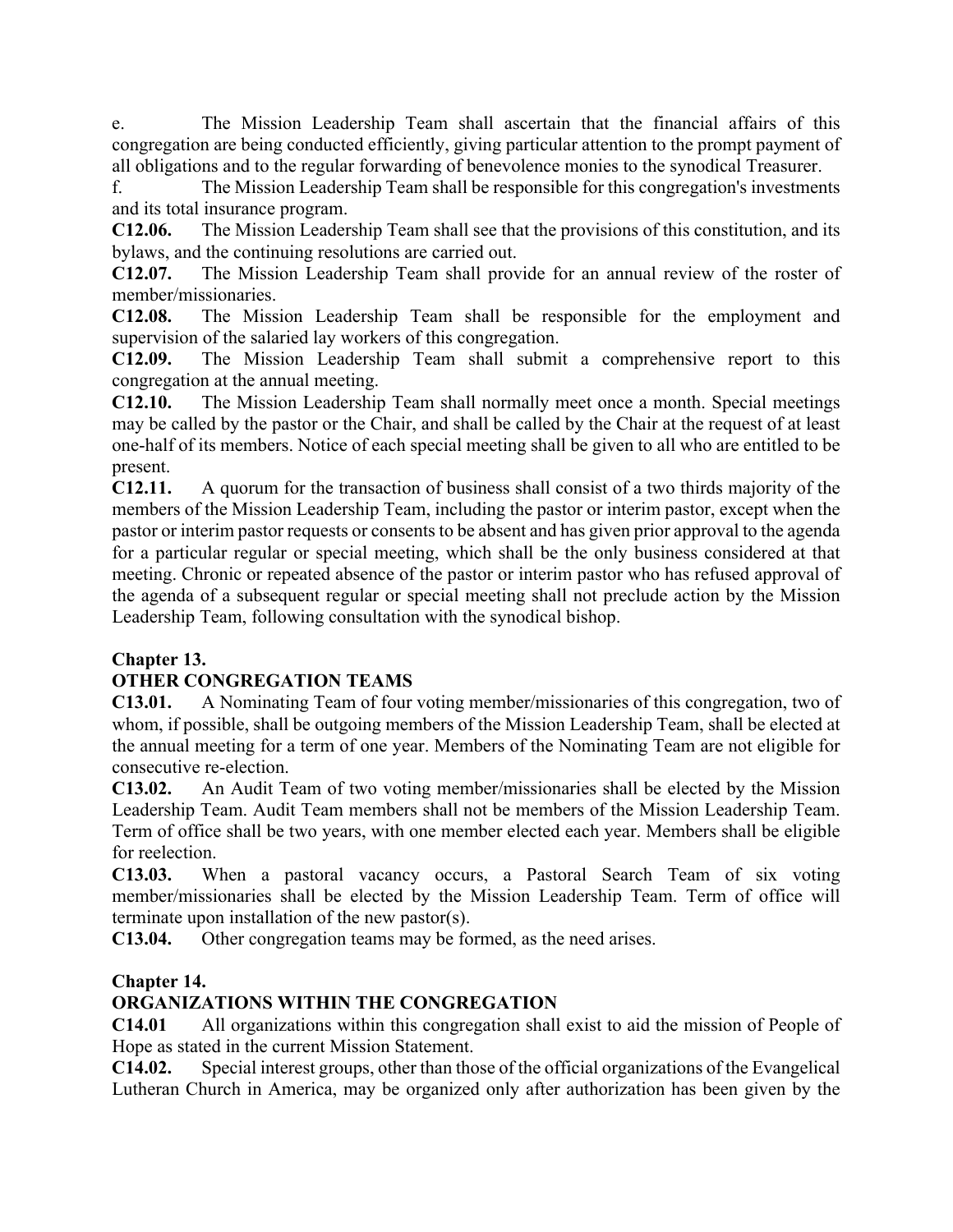Mission Leadership Team.

#### **Chapter 15.**

## **DISCIPLINE OF MEMBERS AND ADJUDICATION**

**\*C15.01.** Persistent and public denial of the Christian faith, willful or criminal conduct grossly unbecoming a member of the Church of Christ, continual and intentional interference with the ministry of this congregation, or willful and repeated harassment or defamation of member(s) of this congregation is sufficient cause for discipline of a member. Prior to disciplinary action, reconciliation and repentance will be attempted following Matthew 18:15–17, proceeding through these successive steps, as necessary: a) private counsel and admonition by the pastor, b) censure and admonition by the pastor in the presence of two or three witnesses, c) written referral of the matter by the Congregation Council to the vice president of the synod, who will refer it to a consultation panel drawn from the Consultation Committee of the synod, and d) written referral of the matter by the consultation panel to the Committee on Discipline of the synod. If, for any reason, the pastor is unable to administer the admonitions required by paragraphs a. and b. hereof, those steps may be performed by another pastor chosen by the Executive Committee of the Congregation Council.

**\*C15.02.** The process for discipline of a member of this congregation shall be governed as prescribed by the chapter on discipline in the *Constitution, Bylaws, and Continuing Resolutions of the Evangelical Lutheran Church in America*. If the counseling, censure, and admonitions pursuant to \*C15.01. do not result in repentance and amendment of life, charges against the accused member(s) that are specific and in writing may be prepared by the Congregation Council, signed, and submitted to the vice president of the synod. The vice president shall select from the synod's Consultation Committee a panel of five members (three laypersons and two ministers of Word and Sacrament). A copy of the written charges shall be provided to the consultation panel and the accused member(s). The consultation panel, after requesting a written reply to the charges from the accused member(s), shall consider the matter and seek a resolution by means of investigation, consultation, mediation, or whatever other means may seem appropriate. The panel's efforts to reach a mutually agreeable resolution shall continue for no more than 45 days after the matter is submitted to it.

**\*C15.03.** If the consultation panel fails to resolve the matter, that panel shall refer the case in writing, including the written charges and the accused member's reply, to the Committee on Discipline of the synod for a hearing. A copy of the panel's written referral shall be delivered to the vice president of the synod, the Congregation Council, and the accused member(s) at the same time it is sent to the Committee on Discipline of the synod. The Executive Committee of the Synod Council shall then select six members from the Committee on Discipline to decide the case and shall appoint a member of the Synod Council to preside as nonvoting chair. Those six members, plus the nonvoting chair, comprise the discipline hearing panel for deciding the case. The Congregation Council and the accused member(s) are the parties to the case.

**\*C15.04.** The discipline hearing panel shall commence and conduct the disciplinary hearing in accordance with the provisions governing discipline of congregation members prescribed in the *Constitution, Bylaws, and Continuing Resolutions of the Evangelical Lutheran Church in America.* **\*C15.05.** By the vote of at least two-thirds of the members of the discipline hearing panel who are present and voting, one of the following disciplinary sanctions can be imposed:

a. suspension from the privileges of congregation membership for a designated period of time;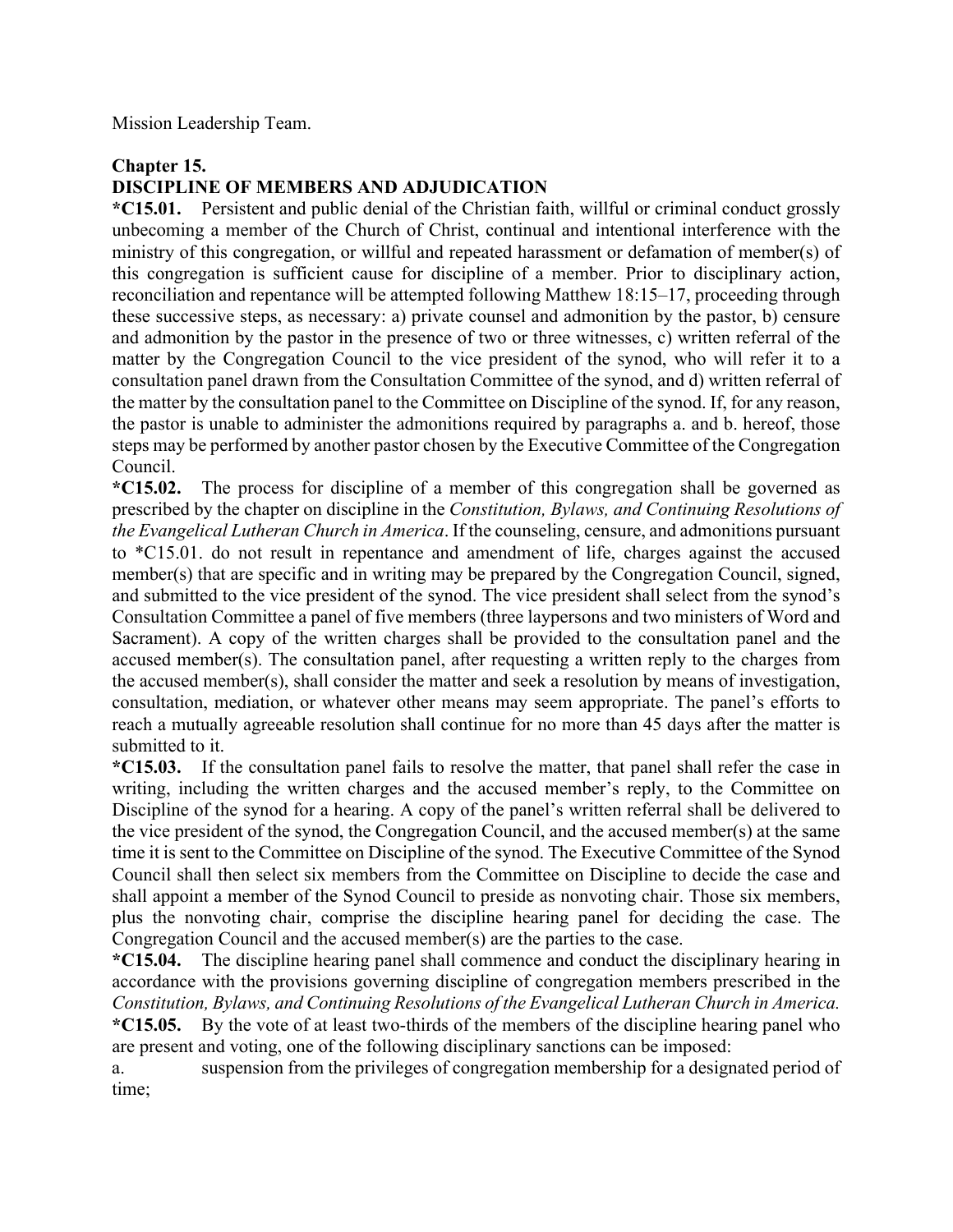b. suspension from the privileges of congregation membership until the pastor and Congregation Council receive evidence, satisfactory to them, of repentance and amendment of life;

c. termination of membership in this congregation; or

d. termination of membership in this congregation and exclusion from the church property and from all congregation activities.

**\*C15.06.** The written decision of the discipline hearing panel shall be sent to the vice president of the synod, the accused member(s), and the Congregation Council as required by the *Constitution, Bylaws, and Continuing Resolutions of the Evangelical Lutheran Church in America*. The decision of the discipline hearing panel shall be implemented by the Congregation Council and recorded in the minutes of the next council meeting.

**\*C15.07.** No member of this congregation shall be subject to discipline a second time for offenses that a discipline hearing panel has heard previously and decided pursuant to this chapter.

## **\*C15.10. Adjudication**

**\*C15.11.** When there is disagreement between or among factions within this congregation on a substantive issue which cannot be resolved by the parties, members of this congregation may petition the synod bishop for consultation after informing the president of this congregation of their intent to do so. The synod bishop shall seek a timely resolution of the dispute. If the issue relates directly to the pastor, the bishop may begin the process in †S14.18.d. In all other matters, if the bishop's consultation fails to resolve the issue, the bishop shall refer the matter to the Consultation Committee of the synod, which shall undertake efforts to find an appropriate solution. If the Consultation Committee's efforts fail to resolve the dispute, the entire matter shall be referred to the Synod Council for adjudication by whatever process the Council deems necessary. The Synod Council's decision shall be final.

# **Chapter 16.**

## **AMENDMENTS**

**\*C16.01.** Unless provision \*C16.04. is applicable, those sections of this constitution that are not required, in accord with the *Model Constitution for Congregations of the Evangelical Lutheran Church in America*, may be amended in the following manner. Amendments may be proposed by at least 40 voting members or by the Congregation Council. Proposals must be filed in writing with the Congregation Council 60 days before formal consideration by this congregation at a regular or special Congregation Meeting called for that purpose. The Congregation Council shall notify this congregation's members of the proposal together with the council's recommendations at least 30 days in advance of the meeting. Notification may take place by mail or electronic means, as permitted by state law.

**\*C16.02.** An amendment to this constitution, proposed under \*C16.01., shall:

a. be approved at any legally called meeting of this congregation by a majority vote of those voting members present and voting;

b. be ratified without change at the next regular meeting of this congregation held pursuant to C10.01 by a two-thirds vote of those voting members present and voting; and

c. have the effective date included in the resolution2 and noted in the constitution.

**\*C16.03.** Any amendments to this constitution that result from the processes provided in \*C16.01. and \*C16.02. shall be sent by the secretary of this congregation to the synod. The synod shall notify this congregation of its decision to approve or disapprove the proposed changes; the changes shall go into effect upon notification that the synod has approved them.